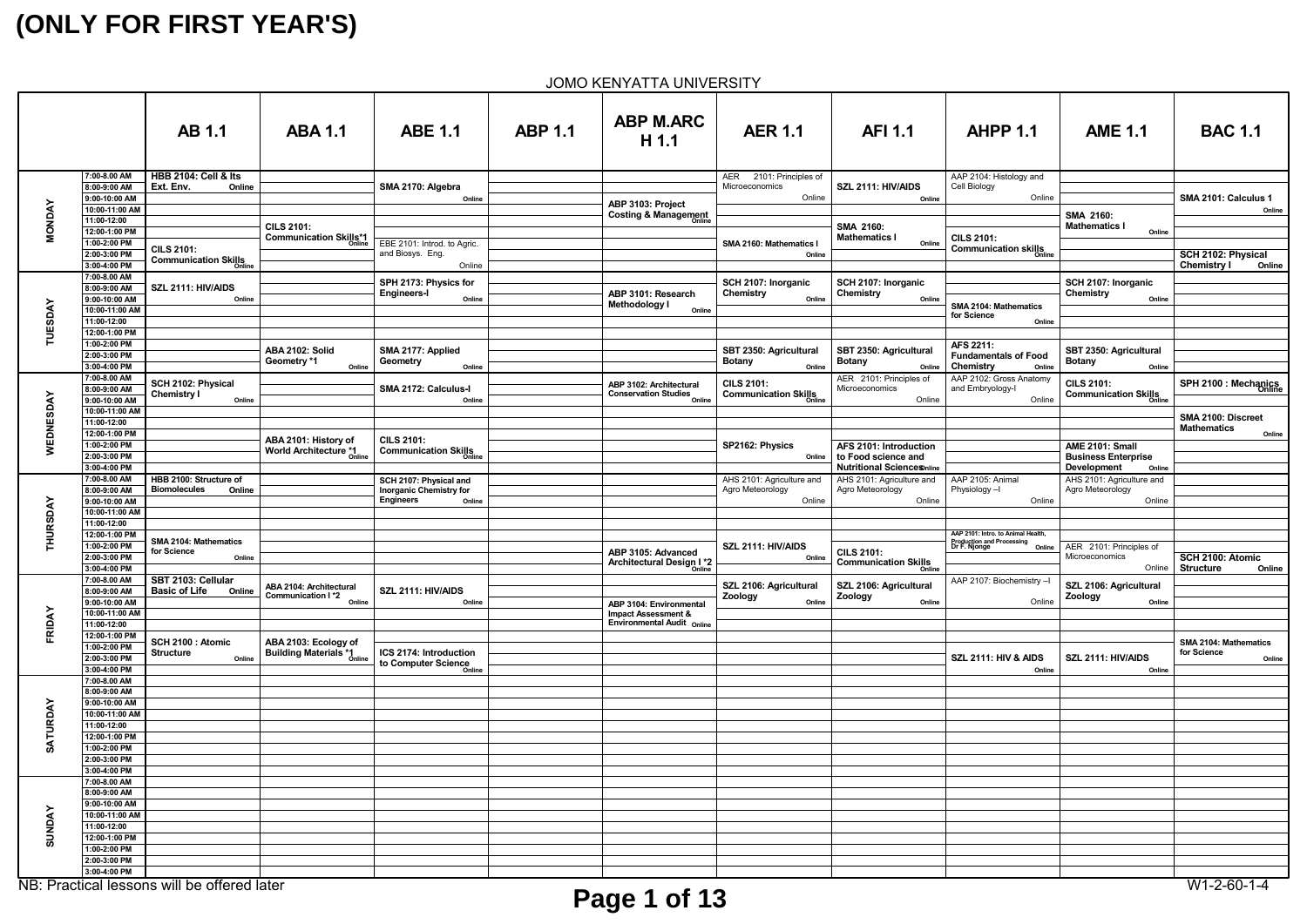JOMO KENYATTA UNIVERSITY

|               |                                                                     | <b>BAGR 1.1</b>                                                                                                                        | <b>BAP 1.1</b>                                              | <b>BAS 1.1</b>                                                                | <b>BBC 1.1</b>                                                                                        | <b>BBF 1.1</b>                                                        | <b>BBIT 1.1</b>                                                                       | <b>BBITM 1.1</b>                                                                | <b>BBS 1.1</b>                                                                | <b>BCCM 1.1</b>                                                       | <b>BCDE 1.1</b>                                                |
|---------------|---------------------------------------------------------------------|----------------------------------------------------------------------------------------------------------------------------------------|-------------------------------------------------------------|-------------------------------------------------------------------------------|-------------------------------------------------------------------------------------------------------|-----------------------------------------------------------------------|---------------------------------------------------------------------------------------|---------------------------------------------------------------------------------|-------------------------------------------------------------------------------|-----------------------------------------------------------------------|----------------------------------------------------------------|
|               | 7:00-8.00 AM<br>8:00-9:00 AM<br>9:00-10:00 AM<br>10:00-11:00 AM     | <b>CILS 2101:</b><br><b>CILU 21011</b><br>Communication Skills                                                                         | SZL 2104: Fundamentals<br>of Ecology<br>Online              | <b>STA 2190:</b><br><b>Fundamentals of</b><br><b>Actuarial Science Online</b> | ICS 2202: Computer<br><b>Operating System®nline</b>                                                   | HBF 2103: Management<br><b>Theory and Practice</b><br>Online          | SZL 2111: HIV/AIDS                                                                    | SZL 2111: HIV/AIDS<br>Online                                                    | STA 2102: Information<br><b>Technology for</b><br><b>Statistics</b><br>Online | HCC 2101: Principles of<br>Communication<br>Online                    | HDS 2105: Introduction<br>to sociology<br>Online               |
| <b>MONDAY</b> | 11:00-12:00<br>12:00-1:00 PM<br>1:00-2:00 PM<br>2:00-3:00 PM        | SCH 2111: Inorganic and Physical<br>Chemistry (2hrs Practicals to be<br>offered later)<br>AHS 2101: Agriculture<br>and Agrometeorology | SCH 2101: Inorganic<br><b>Chemistry</b>                     | SMA 2104: Mathematics<br>for Science<br>Online                                | ICS 2202: Computer<br>Ob 2211<br>Operating Systems <sub>Online</sub>                                  | <b>CILS 2101:</b><br><b>Communication Skills</b>                      | Online                                                                                | <b>HRD 2102:</b><br><b>Development Studies &amp;</b><br><b>Ethics</b><br>Online | SMA 2100: Discrete<br><b>Mathematics</b>                                      | HCC 2103: Introduction<br>to Advertising                              | HDS 2104: Health and<br>development                            |
|               | 3:00-4:00 PM<br>7:00-8.00 AM<br>8:00-9:00 AM                        | AER 2101: Principles of<br>Micro-economics                                                                                             | Online                                                      | STA 2101: Algebra for                                                         | HBC 2101 : Introduction to                                                                            |                                                                       | <b>HBT 2101:</b><br><b>Fundamentals of</b><br><b>Computer Systems Online</b>          |                                                                                 | Online                                                                        | Online<br>HCC 2106: Principles of                                     | Online                                                         |
| TUESDAY       | 9:00-10:00 AM<br>10:00-11:00 AM<br>11:00-12:00<br>12:00-1:00 PM     | Online<br>SPH 2162: Physics (2hrs<br>Practicals to be offered later)                                                                   |                                                             | <b>Statitics and Finance</b>                                                  | Accounting<br>Online<br>ICS 2206: Introduction to                                                     | HBF 2104: Financial<br><b>Markets and</b><br>Intermediation<br>Online |                                                                                       | HEIT 2103: Design of<br><b>Business Organizations</b>                           |                                                                               | <b>Management</b><br>Online                                           | HDS 2101: Environment<br>and development<br>Online             |
|               | 1:00-2:00 PM<br>2:00-3:00 PM<br>3:00-4:00 PM                        | SMA 2104: Mathematics<br>for Science<br>Online                                                                                         | SMA 2120: Algebra for<br><b>Bio. Sciences</b><br>Online     |                                                                               | Databases Management Systems                                                                          | HBC 2104: Introduction to<br>Micro-economics<br>Online                | HBC 2102: Introduction<br>to Business<br>Online                                       |                                                                                 | STA 2101: Algebra for<br><b>Statitics and Finance</b><br><sup>Online</sup>    |                                                                       | HDS 2102: Ethics and<br>development<br>Online                  |
|               | 7:00-8.00 AM<br>8:00-9:00 AM<br>9:00-10:00 AM<br>10:00-11:00 AM     | <b>HRD 2102:</b><br><b>Development Studies</b><br>and Social Ethics Online                                                             | SZL 2100: Invertebrate<br>Zoology<br>Online                 | <b>CILS 2101:</b><br><b>Communication Skills</b>                              | ICS 2206: Introduction<br>to Databases<br><b>Management Systeronline</b><br>BIT 2103: Introduction to | HBF 2101: Banking<br>Theory and Practice $_{\text{Online}}$           |                                                                                       | HEIT 2101: Technology<br>&Innovation: Historical<br>Perspective<br>Online       | <b>CILS 2101:</b><br>Communication Skills                                     | HCC 2104: Introduction<br>to Mass communication<br><sub>Online</sub>  | <b>CILS 2101:</b>                                              |
| WEDNESDAY     | 11:00-12:00<br>12:00-1:00 PM<br>1:00-2:00 PM<br>2:00-3:00 PM        | SBT 2350: Agricultural<br><b>Botany (2hrs Practicals</b>                                                                               | SZL 2111: HIV/AIDS                                          | STA 2102: Information<br><b>Technology for</b>                                | <b>Computer Application Snline</b><br>HBC 2104: Introduction to                                       | HRD 2102: Development<br><b>Studies and Ethics</b><br>Online          | HBT 2102: Computer                                                                    |                                                                                 | STA 2103: Business<br><b>Economics I</b><br>Online                            | HCC 2102: Principles of                                               | <b>CILC 210 </b><br>Communication Skills<br>SZL 2111: HIV/AIDS |
|               | 3:00-4:00 PM<br>7:00-8.00 AM<br>8:00-9:00 AM                        | to be offered later) Online<br>SPH 2162: Physics<br>(2hrs Practicals to be                                                             | Online<br>SCH 2102: Inorganic<br>Chemistry                  | <b>Statistics</b><br>Online<br>STA 2104: Calculus for<br><b>Statistics I</b>  | <b>Microeconomics</b><br>Online<br>BBC 2101: Business<br><b>Operations</b>                            | SZL 2111: HIV/AIDS                                                    | Operating System <sub>Online</sub><br><b>HBT 2103: Financial</b><br><b>Accounting</b> | HEIT 2104: Computer<br><b>Applications for</b>                                  |                                                                               | <b>Public Relations</b><br>Online                                     | Online                                                         |
| THURSDAY      | 9:00-10:00 AM<br>10:00-11:00 AM<br>11:00-12:00<br>12:00-1:00 PM     | offered later)<br>Online                                                                                                               | Online                                                      | Online<br>STA 2103: Business                                                  | Online                                                                                                | Online                                                                | Online                                                                                | Innovators<br>Online<br><b>CILS 2101:</b><br><b>Communication Skills</b>        | STA 2104: Calculus for                                                        |                                                                       | HDS 2103: Education<br>and Development<br>Online               |
|               | 1:00-2:00 PM<br>2:00-3:00 PM<br>3:00-4:00 PM                        | SCH 2111: Inorganic and<br><b>Physical Chemistry (2hrs</b><br>Practicals to be offered later)                                          | <b>CILS 2101:</b><br>$\frac{C_1}{C_2}$ Communication Skills | <b>Economics I</b><br>Online                                                  | <b>SZL 2100: HIV &amp; AIDS</b><br>Online                                                             |                                                                       | <b>CILS 2101:</b>                                                                     | (Online)<br>Online                                                              | <b>Statistics I</b><br>Online                                                 | HBC 2109:<br><b>Fundamentals of</b><br><b>Computer Systems Online</b> |                                                                |
|               | $7:00 - 8.00$ AM<br>8:00-9:00 AM<br>9:00-10:00 AM<br>10:00-11:00 AM | SBT 2350: Agricultural Botany<br>(2hrs Practicals to be offered <b>HTME)</b> Basis of Life                                             | SBT 2103: Cellular<br>Online                                |                                                                               | <b>SMA 2104:</b><br><b>Mathematics for</b><br><b>Science</b><br>Online                                |                                                                       | ICS 2101: Computer<br>Organization                                                    | <b>HEIT 2102:</b><br><b>Management Principles</b><br>for Innovators<br>Online   | <b>SMA 2104: Mathematics</b><br>for Science<br>Online                         |                                                                       |                                                                |
| <b>FRIDAY</b> | 11:00-12:00<br>12:00-1:00 PM<br>1:00-2:00 PM                        |                                                                                                                                        |                                                             |                                                                               | BIT 2103: Introduction<br>to Computer<br><b>Applications</b><br>Online                                | HFB 2102: Introduction<br>to Financial<br>Accounting I<br>Online      | Online                                                                                |                                                                                 | <b>STA 2130:</b>                                                              | HCC 2105: Creative<br><b>Thinking and Idea</b>                        | <b>HBC 2109:</b>                                               |
|               | 2:00-3:00 PM<br>3:00-4:00 PM<br>7:00-8.00 AM                        | SZL 2111: HIV/AIDS<br>Online                                                                                                           | SBT 2170: Microbial<br><b>Diversity</b><br>Online           | SMA 2100: Discrete<br><b>Mathematics</b><br>Online                            | <b>CILS 2101:</b><br>Communication Skills                                                             |                                                                       | HBC 2103: Mathematics<br>for Business<br>Online                                       | HEIT 2105: Introduction to<br><b>Technology &amp; Innovation</b><br>Online      | <b>Fundamentals of</b><br><b>Biostatistics</b><br>Online                      | Generation<br>Online                                                  | <b>Fundamentals of</b><br><b>Computer systems Online</b>       |
| SATURDAY      | 8:00-9:00 AM<br>9:00-10:00 AM<br>10:00-11:00 AM<br>11:00-12:00      |                                                                                                                                        |                                                             |                                                                               |                                                                                                       |                                                                       |                                                                                       |                                                                                 |                                                                               |                                                                       |                                                                |
|               | 12:00-1:00 PM<br>1:00-2:00 PM<br>2:00-3:00 PM                       |                                                                                                                                        |                                                             |                                                                               |                                                                                                       |                                                                       |                                                                                       |                                                                                 |                                                                               |                                                                       |                                                                |
|               | 3:00-4:00 PM<br>7:00-8.00 AM<br>8:00-9:00 AM<br>9:00-10:00 AM       |                                                                                                                                        |                                                             |                                                                               |                                                                                                       |                                                                       |                                                                                       |                                                                                 |                                                                               |                                                                       |                                                                |
| <b>SUNDAY</b> | 10:00-11:00 AM<br>11:00-12:00<br>12:00-1:00 PM                      |                                                                                                                                        |                                                             |                                                                               |                                                                                                       |                                                                       |                                                                                       |                                                                                 |                                                                               |                                                                       |                                                                |
|               | 1:00-2:00 PM<br>2:00-3:00 PM<br>3:00-4:00 PM                        | NB: Practical lessons will be offered later                                                                                            |                                                             |                                                                               |                                                                                                       |                                                                       |                                                                                       |                                                                                 |                                                                               |                                                                       | W1-2-60-1-4                                                    |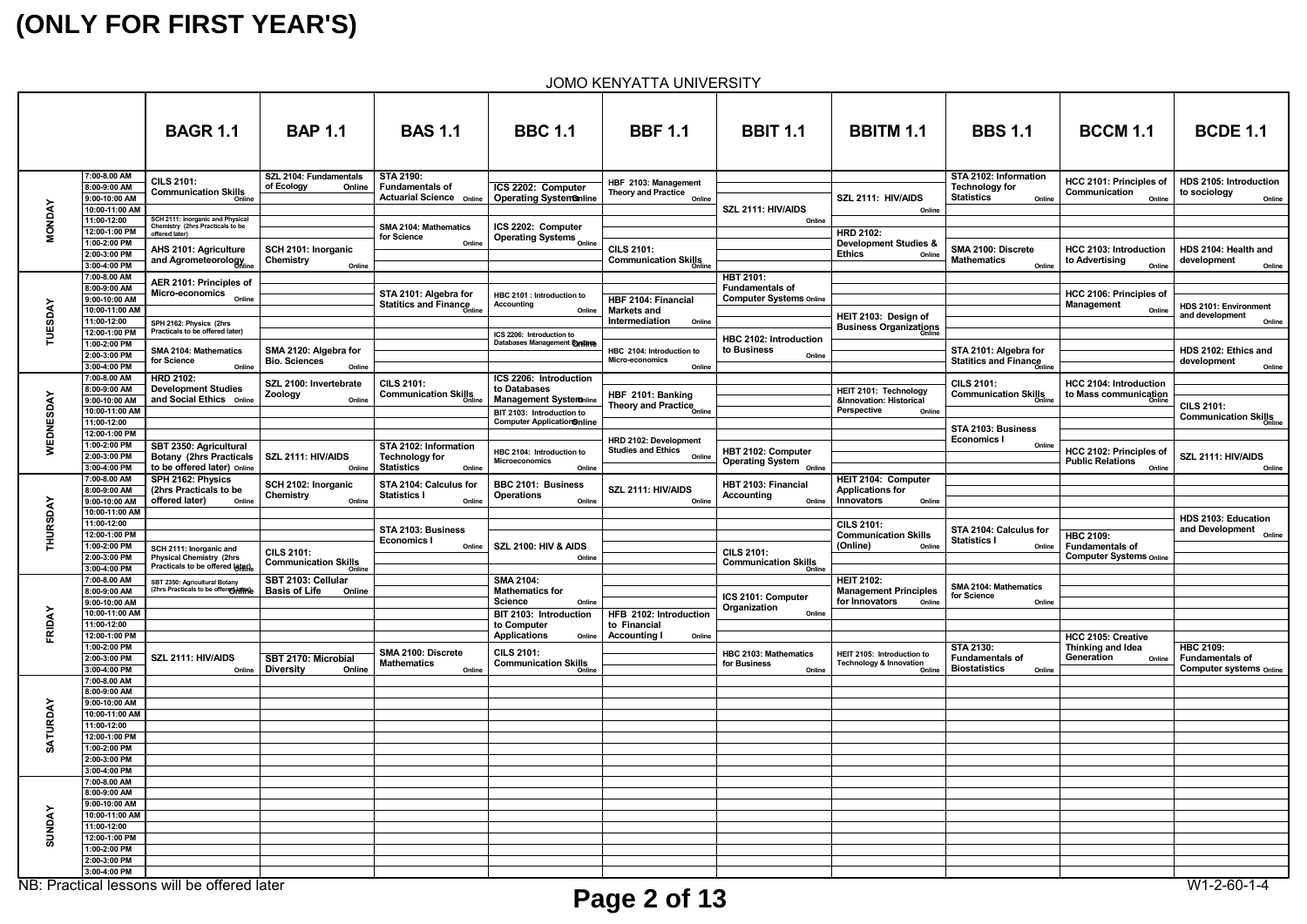|               |                                               | <b>BCHD 1.1</b>                                   | <b>BCM 1.1</b>                                                    | <b>BCM (C.MED</b><br>1.1       | <b>BCOM 1.1</b>                                                       | <b>BCS 1.1</b>                                                 | <b>BCT 1.1</b>                                                 | <b>BDEV 1.1</b>                                   | <b>BECO 1.1</b>                                | <b>BENT 1.1</b>                                         | <b>BENVHORT</b><br>1.1                                                                                        |
|---------------|-----------------------------------------------|---------------------------------------------------|-------------------------------------------------------------------|--------------------------------|-----------------------------------------------------------------------|----------------------------------------------------------------|----------------------------------------------------------------|---------------------------------------------------|------------------------------------------------|---------------------------------------------------------|---------------------------------------------------------------------------------------------------------------|
|               | 7:00-8.00 AM<br>8:00-9:00 AM<br>9:00-10:00 AM |                                                   | ABC 2104: History of<br><b>Construction</b><br>Online             | <b>MBCHB: UNIT 1</b>           | <b>HBC 2103: Mathematics</b><br>for Business<br>Online                | SMA 2101: Calculus I<br>Online                                 | BIT 2205: Networking Essentials<br>J. Gichuru<br>Online        | SZL 2111: HIV/AIDS<br>Online                      | SMA 2101 : Calculus I                          | HEE 2101: Philosophy<br>of Entrepreneurship             | <b>CILS 2101:</b><br><b>Communication Skills</b><br>Online                                                    |
| <b>MONDAY</b> | 10:00-11:00 AM<br>11:00-12:00                 | SMA 2104: Mathematics For                         |                                                                   | Online<br>MBCHB: UNIT 2 Online |                                                                       |                                                                |                                                                |                                                   | Online                                         |                                                         | SCH 2107: Inorganic Chemistry<br>(2hrs Practicals to be offered later)                                        |
|               | 12:00-1:00 PM<br>1:00-2:00 PM                 | Sciences<br>Online                                |                                                                   |                                |                                                                       | ICS 2100: Introduction to<br><b>Gomputer Systems</b><br>Online |                                                                |                                                   | <b>HBE 2101:</b>                               |                                                         |                                                                                                               |
|               | 2:00-3:00 PM<br>3:00-4:00 PM                  |                                                   | ABC 2103: Physical<br><b>Environment</b><br>Online                |                                |                                                                       |                                                                | BCT 2104: Principles of<br><b>Programming Languages</b> Online | HDS 2102 : Ethics and<br>development<br>Online    | Microeconomic Theory                           |                                                         | AHS 2101: Agriculture<br>and Agrometeorology                                                                  |
|               | 7:00-8.00 AM                                  | ICH 2101: Introduction to                         |                                                                   |                                |                                                                       |                                                                |                                                                |                                                   | <b>CILS 2101:</b>                              |                                                         |                                                                                                               |
|               | 8:00-9:00 AM<br>9:00-10:00 AM                 | Community Health &<br>Development<br>Online       |                                                                   |                                | HBC 2101: Introduction<br>to Accounting I                             | SMA 2100: Discrete                                             |                                                                | HDS 2101 :                                        | <b>CILC 210 ::</b><br>Communication Skills     | SZL 2111: HIV/AIDS<br>Online                            | SMA 2160: Mathematics I<br>Online                                                                             |
| ESDAY         | 10:00-11:00 AM<br>11:00-12:00                 |                                                   | SMA 2170: Algebra<br>Online                                       |                                | Online                                                                | <b>Mathematics</b><br>Online                                   | BCT 2103: Software<br>Applications-II<br>Online                | <b>Environment and</b><br>development<br>Online   |                                                |                                                         | SPH 2162: Physics (2hrs                                                                                       |
| ㄹ             | 12:00-1:00 PM<br>1:00-2:00 PM                 | ICH 2106: Biochemistry                            |                                                                   |                                |                                                                       |                                                                |                                                                |                                                   |                                                | HEE 2104: Micro                                         | Practicals to be offered later)                                                                               |
|               | 2:00-3:00 PM                                  |                                                   |                                                                   | MBCHB: UNIT 3 Online           | HBC 2102: Introduction<br>to Business (new unit)<br><sub>Online</sub> |                                                                |                                                                |                                                   | SZL 2111 : Introduction<br>to HIV/AIDS         | <b>Economics</b><br>Online                              | SBT 2102: General<br><b>Microbiology (2hrs Practicals</b><br>to be offered later)                             |
|               | 3:00-4:00 PM<br>7:00-8.00 AM                  | Online<br>ICH 2102: Medical Physics               |                                                                   |                                |                                                                       | SCH 2110: Chemistry                                            | BCT 2102: Software                                             |                                                   | Online<br>HBE 2104 : Statistics for            | <b>CILS 2101:</b>                                       | Online<br>HRD 2102: Development                                                                               |
|               | 8:00-9:00 AM<br>9:00-10:00 AM                 | Online                                            | ABC 2101: Physics<br>Online                                       |                                | HBC 2104: Introduction                                                |                                                                | Applications-I<br>Online                                       |                                                   | <b>Economists I</b><br>Online                  | <b>Communication Skills</b><br><b>Online</b>            | <b>Studies and Social Ethics</b><br>Online                                                                    |
| ESDAY         | 10:00-11:00 AM<br>11:00-12:00                 |                                                   |                                                                   | <b>MBCHB: UNIT 4</b>           | to Micro-economics<br><sub>Online</sub>                               |                                                                |                                                                | HDS 2105 : Introduction to<br>sociology<br>Online |                                                |                                                         | SBT 2102: General Microbiology<br>(2hrs Practicals to be offered later)                                       |
| WEDNI         | 12:00-1:00 PM                                 |                                                   |                                                                   |                                |                                                                       | <b>SMA 2104: Mathematics</b>                                   |                                                                |                                                   |                                                |                                                         |                                                                                                               |
|               | 1:00-2:00 PM<br>2:00-3:00 PM                  | <b>HRD 2102:</b><br><b>Development Studies</b>    | ABC 2106: Building<br><b>Technology I</b>                         | <b>MBCHB: UNIT 8</b><br>Online | <b>CILS 2101:</b><br>$\frac{1}{2}$ Communication Skills               | for Sciences<br>Online                                         | SZL 2111 : HIV/AIDS                                            |                                                   |                                                |                                                         | SBT 2202: Plant Morph. And<br>Anatomy (2hrs Practicals to                                                     |
|               | 3:00-4:00 PM<br>7:00-8.00 AM                  | and Ethics<br>Online<br>SCH 2104: Inorganic       | Online                                                            |                                |                                                                       | ICS 2102: Introduction to                                      | Online<br>BIT 2102: Computer Hardware                          |                                                   |                                                |                                                         | be offered later)<br>Online<br>SPH 2162: Physics                                                              |
|               | 8:00-9:00 AM<br>9:00-10:00 AM                 | Chemistry<br>Online                               |                                                                   | <b>MBCHB: UNIT 6</b><br>Online |                                                                       | Computer Programming<br>Dr. T. Mwalili<br>Online               | and Organization<br>S. Ochingo<br>Online                       | <b>CILS 2101:</b>                                 |                                                | HPS 2101: Principles of<br><b>Procurement</b><br>Online | (2hrs Practicals to be<br>offered later)<br>Online                                                            |
| THURSDAY      | 10:00-11:00 AM                                |                                                   |                                                                   |                                |                                                                       |                                                                |                                                                | <b>Communication Skills</b>                       |                                                |                                                         | SBT 2202: Plant Morph. And<br>SBT 2202: Plant morphis 2006<br>Anatomy (2hrs Practicals to be<br><b>Online</b> |
|               | 11:00-12:00<br>12:00-1:00 PM                  |                                                   |                                                                   | <b>MBCHB: UNIT 5</b><br>Online |                                                                       | ICS 2101: Computer                                             |                                                                |                                                   | HBE 2103: Mathematics<br>for Economists I      |                                                         |                                                                                                               |
|               | 1:00-2:00 PM<br>2:00-3:00 PM                  | <b>CILS 2101:</b>                                 | ABC 2102: Chemistry<br>Online                                     | <b>MBCHB: UNIT 7</b>           | SZL 2111: HIV/AIDS                                                    | Organisation<br>S. Ochingo<br>Online                           | BCT 2106: Internet<br>Dr. L. Nderu                             | <b>HBC 2109:</b><br>Online   Fundamentals of      | Online                                         | <b>HEE 2103:</b><br>Entrepreneurial                     | SCH 2107: Inorganic<br>Chemistry (2hrs Practicals to                                                          |
|               | 3:00-4:00 PM<br>7:00-8.00 AM                  | Communication Skills<br>ICH 2100: Introduction To |                                                                   | Online                         | Online                                                                |                                                                |                                                                | <b>Computer systems Online</b>                    | <b>HBC 2106:</b>                               | <b>Competencies</b><br>Online                           | be offered later)<br>Online                                                                                   |
|               | 8:00-9:00 AM                                  | <b>Computer Systems</b>                           | <b>CILS 2101:</b><br><b>Communication Skills</b><br><b>Online</b> |                                | HBC 2105: Principles of<br><b>Management</b>                          |                                                                | BIT 2104: Introduction to                                      | HDS 2104 : Health and<br>development              | <b>Fundamentals of</b>                         |                                                         | HRD 2103: General<br><b>Economics</b>                                                                         |
|               | 9:00-10:00 AM<br>10:00-11:00 AM               | Online                                            |                                                                   |                                | Online                                                                | HRD 2102: Development<br><b>Studies &amp; Ethics</b>           | Programming<br>Kung'u<br>Online                                | Online                                            | computers<br>Online                            |                                                         | Online                                                                                                        |
| FRIDAY        | 11:00-12:00<br>12:00-1:00 PM                  |                                                   |                                                                   |                                |                                                                       | Online                                                         |                                                                |                                                   |                                                |                                                         |                                                                                                               |
|               | 1:00-2:00 PM<br>2:00-3:00 PM                  | SZL 2111: HIV/AIDS                                | ABC 2107:<br>Introduction to                                      | <b>MBCHB: UNIT 9</b><br>Online | <b>HBC 2106:</b><br><b>Fundamentals of</b>                            |                                                                |                                                                | HDS 2103 : Education<br>and Development<br>Online | HBE 2102: Business<br><b>Studies</b><br>Online | HEE 2102: Principles of<br>Entrepreneurship<br>Online   | SZL 2111: HIV/AIDS                                                                                            |
|               | 3:00-4:00 PM                                  | Online                                            | <b>Economics</b><br>Online                                        |                                | <b>Computer Systems Online</b>                                        |                                                                | BCT 2101: Intro. to Computers<br>and Operating Systems Online  |                                                   |                                                |                                                         | Online                                                                                                        |
|               | 7:00-8.00 AM<br>8:00-9:00 AM                  |                                                   |                                                                   |                                |                                                                       |                                                                |                                                                |                                                   |                                                |                                                         |                                                                                                               |
|               | 9:00-10:00 AM<br>10:00-11:00 AM               |                                                   |                                                                   |                                |                                                                       |                                                                |                                                                |                                                   |                                                |                                                         |                                                                                                               |
| SATURDAY      | 11:00-12:00<br>12:00-1:00 PM                  |                                                   |                                                                   |                                |                                                                       |                                                                |                                                                |                                                   |                                                |                                                         |                                                                                                               |
|               | 1:00-2:00 PM                                  |                                                   |                                                                   |                                |                                                                       |                                                                |                                                                |                                                   |                                                |                                                         |                                                                                                               |
|               | 2:00-3:00 PM<br>3:00-4:00 PM                  |                                                   |                                                                   |                                |                                                                       |                                                                |                                                                |                                                   |                                                |                                                         |                                                                                                               |
|               | 7:00-8.00 AM<br>8:00-9:00 AM                  |                                                   |                                                                   |                                |                                                                       |                                                                |                                                                |                                                   |                                                |                                                         |                                                                                                               |
|               | 9:00-10:00 AM<br>10:00-11:00 AM               |                                                   |                                                                   |                                |                                                                       |                                                                |                                                                |                                                   |                                                |                                                         |                                                                                                               |
|               | 11:00-12:00                                   |                                                   |                                                                   |                                |                                                                       |                                                                |                                                                |                                                   |                                                |                                                         |                                                                                                               |
| <b>SUNDAY</b> | 12:00-1:00 PM<br>1:00-2:00 PM                 |                                                   |                                                                   |                                |                                                                       |                                                                |                                                                |                                                   |                                                |                                                         |                                                                                                               |
|               | 2:00-3:00 PM<br>3:00-4:00 PM                  |                                                   |                                                                   |                                |                                                                       |                                                                |                                                                |                                                   |                                                |                                                         |                                                                                                               |
|               |                                               | NB: Practical lessons will be offered later       |                                                                   |                                |                                                                       |                                                                |                                                                |                                                   |                                                |                                                         | W1-2-60-1-4                                                                                                   |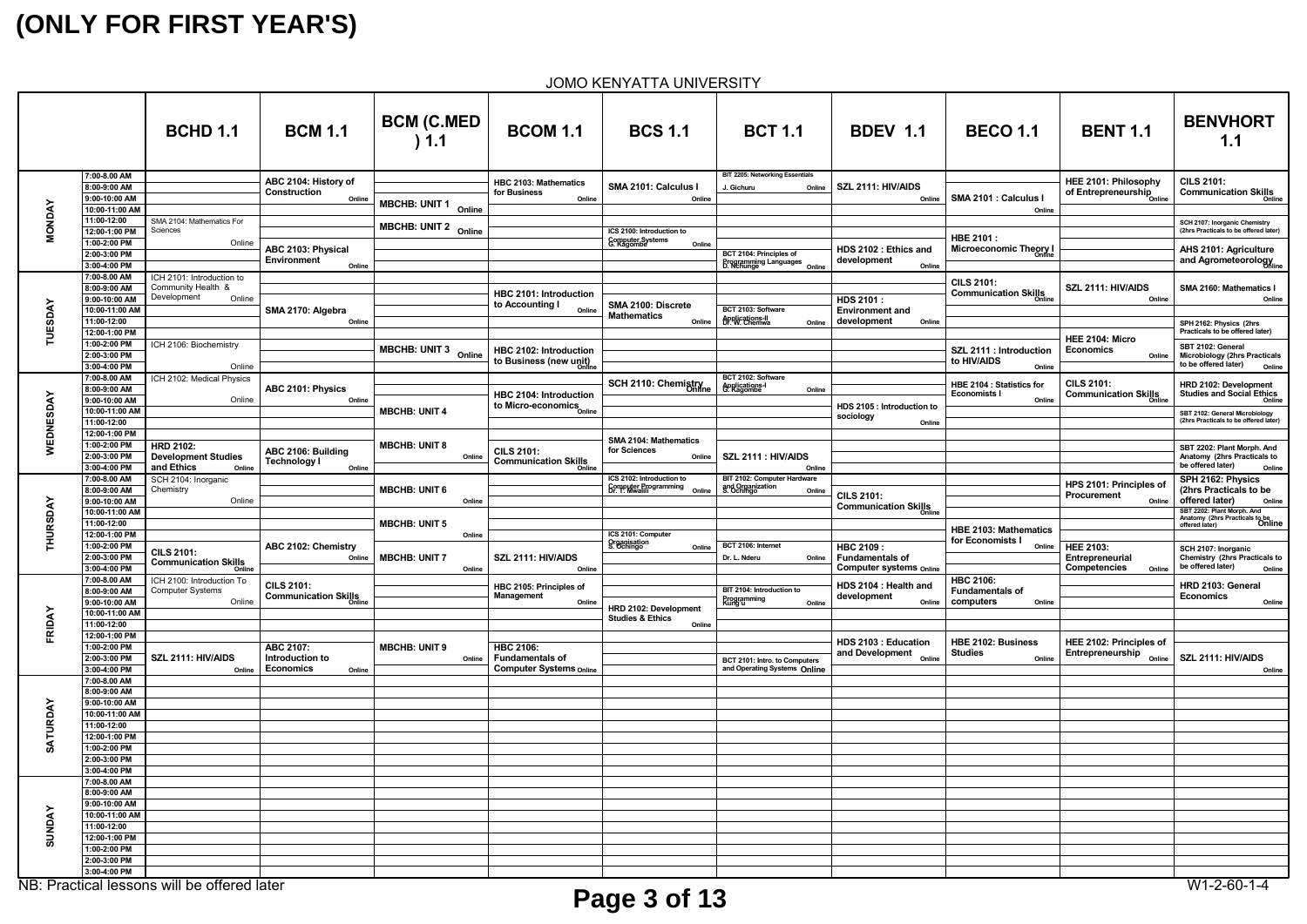|                      |                                                                                | <b>BES 1.1</b>                                                        | <b>BFA 1.1</b>                                                    | <b>BFE 1.1</b>                                                                | <b>BFSHM 1.1</b>                                                      | <b>BFSN 1.1</b>                                                                           | <b>BFST 1.1</b>                                                              | <b>BGS 1.1</b>                                                                                               | <b>BHND 1.1</b>                                                               | <b>BHORT 1.1</b>                                                                                                                                                      | <b>BHRM 1.1</b>                                                           |
|----------------------|--------------------------------------------------------------------------------|-----------------------------------------------------------------------|-------------------------------------------------------------------|-------------------------------------------------------------------------------|-----------------------------------------------------------------------|-------------------------------------------------------------------------------------------|------------------------------------------------------------------------------|--------------------------------------------------------------------------------------------------------------|-------------------------------------------------------------------------------|-----------------------------------------------------------------------------------------------------------------------------------------------------------------------|---------------------------------------------------------------------------|
|                      | 7:00-8.00 AM<br>8:00-9:00 AM<br>9:00-10:00 AM<br>10:00-11:00 AM                | SZL 2104: Fundamentals<br>of Ecology<br>Online                        | SZL 2104: Fundamentals<br>of Ecology<br>Online                    | <b>STA 2120:</b><br><b>Fundamentals of</b><br><b>Financial Engineeringine</b> | SZL 2111: HIV/AIDS<br>Online                                          | SZL 2111: HIV/AIDS<br>Online                                                              | SZL 2111: HIV/AIDS<br>Online                                                 | SZL 2104: Fundamentals<br>of Ecology<br>Online                                                               | SZL 2111: HIV/AIDS<br>Online                                                  | <b>CILS 2101:</b><br><b>Communication Skills</b><br>Online                                                                                                            | HBC 2110: Management<br><b>Mathematics I</b><br>Online                    |
| <b><i>NONDAY</i></b> | 11:00-12:00<br>12:00-1:00 PM<br>1:00-2:00 PM<br>2:00-3:00 PM<br>3:00-4:00 PM   | SZL 2108: Principles of<br><b>Environ. Science</b><br>Online          | SZL 2111: HIV/AIDS<br>Online                                      | <b>CILS 2101:</b><br><b>Communication Skills</b><br><b>Online</b>             | SCH 2107: Inorganic<br>Chemistry<br>Online                            | AFS 2101: Introduction<br>to Food & Nutritional<br><b>Sciences</b><br>Online              | AFS 2101: Introduction<br>to Food & Nutritional<br><b>Sciences</b><br>Online | SCH 2101: Inorganic<br>Chemistry<br>Online                                                                   | AFD 2101 : Introduction<br>to Human Nutrition &<br><b>Dietetics</b><br>Online | AHS 2101: Agriculture<br>and Agrometeorology                                                                                                                          | <b>HPS 2114:</b><br><b>Microeconomics</b><br>Online                       |
| ESDAY                | 7:00-8.00 AM<br>8:00-9:00 AM<br>9:00-10:00 AM<br>10:00-11:00 AM<br>11:00-12:00 | SCH 2101: Inorganic<br>Chemistry<br>Online                            | SCH 2101: Inorganic<br><b>Chemistry</b><br>Online                 |                                                                               | SPH 2160: Physics I<br>Online                                         | AHS 2102: Animal<br><b>Production</b><br>Online                                           | HRD 2103: General<br><b>Economics</b><br>Online                              |                                                                                                              | <b>SMA 2104: Mathematics</b><br>for Science<br>Online                         | SMA 2160: Mathematics I<br>Online                                                                                                                                     |                                                                           |
| 귿                    | 12:00-1:00 PM<br>1:00-2:00 PM<br>2:00-3:00 PM<br>3:00-4:00 PM                  | SZL 2111: HIV/AIDS<br>Online                                          | SZL 2124: Basic<br><b>Hydrology</b><br>Online                     | STA 2104: Calculus for<br><b>Statistics I</b><br>Online                       | SMA 2104:<br><b>Mathematics for</b><br><b>Science</b><br>Online       | SCH 2107: Inorganic<br>Chemistry<br>Online                                                | AHS 2101: General<br>Agric & Agrometeorolo<br>gy<br>Online                   | SMA 2120: Algebra for<br><b>Bio. Sciences</b><br>Online                                                      | SCH 2107: Inorganic<br>Chemistry<br>Online                                    | SPH 2162: Physics (2hrs<br>Practicals to be offered later)<br>SBT 2202: Plant Morph. And<br>Anatomy (2hrs Practicals to<br>be offered later)<br>Online                | HPS 2206: Principles<br>and practice of<br>management<br>Online           |
| ESDAY                | 7:00-8.00 AM<br>8:00-9:00 AM<br>9:00-10:00 AM<br>10:00-11:00 AM<br>11:00-12:00 | SZL 2100: Invertebrate<br>Zoology<br>Online                           | SZL 2100: Invertebrate<br>Zoology<br>Online                       | SMA 2100: Discrete<br><b>Mathematics</b><br>Online                            | HRD 2103: General<br><b>Economics</b><br>Online                       | HRD 2103: General<br><b>Economics</b><br>Online                                           |                                                                              | SZL 2100: Invertebrate<br>Zoology<br>Online                                                                  | HRD 2103: General<br><b>Economics</b><br>Online                               | HRD 2102: Development<br><b>Studies and Social Ethics</b><br>Online                                                                                                   | <b>CILS 2101:</b><br><b>Communication Skills</b><br>(Online)<br>Online    |
| WEDNI                | 12:00-1:00 PM<br>1:00-2:00 PM<br>2:00-3:00 PM<br>3:00-4:00 PM                  | SMA 2120: Algebra for<br><b>Bio. Sciences</b><br>Online               | SMA 2120: Algebra for<br><b>Bio. Sciences</b><br>Online           |                                                                               | AHS 2101: General<br><b>Agric &amp; Agrometeorolo</b><br>gy<br>Online | SPH 2160: Physics I<br>Online                                                             | SPH 2160: Physics I<br>Online                                                |                                                                                                              | SBT 2110: Botany<br>Online                                                    | SBT 2102: General Microbiology<br>(2hrs Practicals to be offered later)<br>SCH 2107: Inorganic<br><b>Chemistry (2hrs Practicals</b><br>to be offered later)<br>Online | <b>SZL 2111: HIV/AIDS (</b><br>Online)<br>Online                          |
|                      | 7:00-8.00 AM<br>8:00-9:00 AM<br>9:00-10:00 AM<br>10:00-11:00 AM<br>11:00-12:00 | SBT 2110: Botany<br>Online                                            | SBT 2110: Botany<br>Online                                        | SMA 2104: Mathematics<br>for Science<br>Online                                | AFM 2101: Intro. to Food<br><b>Service &amp; Hospitality</b>          | SBT 2110: Botany<br>Online                                                                | SCH 2107: Inorganic<br>Chemistry<br>Online                                   |                                                                                                              | AFD 2106: Human<br>anatomy<br>Online                                          | SPH 2162: Physics<br>(2hrs Practicals to be<br>offered later)<br>Online<br>SCH 2107: Inorganic Chemistry<br>(2hrs Practicals to be offered later)                     |                                                                           |
| <b>THURSDAY</b>      | 12:00-1:00 PM<br>1:00-2:00 PM<br>2:00-3:00 PM<br>3:00-4:00 PM                  | <b>CILS 2101:</b><br><b>Communication Skills</b><br><sub>Online</sub> | <b>CILS 2101:</b><br><b>Communication Skills</b><br><b>Online</b> | STA 2102: Information<br><b>Technology for</b><br><b>Statistics</b><br>Online | <b>Management</b><br>Online                                           | SMA 2160: Mathematics<br>Online                                                           | SMA 2160: Mathematics I<br>Online                                            | <b>SZL 2113: Cell</b><br><b>Sturcutre &amp; Dynamics</b>                                                     | AHS 2101: General<br><b>Agric &amp; Agrometeorolo</b><br>Online<br>gy         | SBT 2102: General<br>Microbiology (2hrs Practicals<br>to be offered later)<br>Online                                                                                  | <b>HEH 2101:</b><br><b>Fundamentals of</b><br><b>Accounting</b><br>Online |
|                      | 7:00-8.00 AM<br>8:00-9:00 AM<br>9:00-10:00 AM<br>10:00-11:00 AM                |                                                                       | SZL 2123: Intro. to<br><b>Fisheries Resour@sine</b>               | STA 2103: Business<br><b>Economics I</b><br>Online                            | SBT 2110: Botany<br>Online                                            | AHS 2101: General<br><b>Agric &amp; Agrometeorolo</b><br>gy<br>Online                     | SBT 2110: Botany<br>Online                                                   | <b>CILS 2101:</b><br><b>Communication Skills</b><br><sup>Online</sup>                                        |                                                                               | HRD 2103: General<br><b>Economics</b><br>Online                                                                                                                       | HPS 2110: Principles of<br><b>Marketing</b><br>Online                     |
| <b>FRIDAY</b>        | 11:00-12:00<br>12:00-1:00 PM<br>1:00-2:00 PM<br>2:00-3:00 PM<br>3:00-4:00 PM   | SBT 2170: Microbial<br><b>Diversity</b>                               | SZL 2126: Fundamental<br>Online   of Sociology<br>Online          | STA 2101: Algebra for<br>Statitics and Finance                                | <b>CILS 2101:</b><br><b>Communication Skills</b><br><sub>Online</sub> | <b>CILS 2101:</b><br>$\frac{1}{2}$ Communication Skills                                   | <b>CILS 2101:</b><br>Communication Skills                                    | SZL 2112: Principles of<br><b>Trans Genetics Online</b><br>SBT 2170: Microbial<br><b>Diversity</b><br>Online | <b>CILS 2101:</b><br><b>Communication Skills</b><br><b>Online</b>             | SBT 2202: Plant Morph. And<br>SBT 2202: Franches Fracticals to be<br>Anatomy (2hrs Practicals to be<br>Online<br>SZL 2111: HIV/AIDS<br>Online                         |                                                                           |
|                      | 7:00-8.00 AM<br>8:00-9:00 AM<br>9:00-10:00 AM<br>10:00-11:00 AM                |                                                                       |                                                                   |                                                                               |                                                                       |                                                                                           |                                                                              |                                                                                                              |                                                                               |                                                                                                                                                                       |                                                                           |
| SATURDAY             | 11:00-12:00<br>12:00-1:00 PM<br>1:00-2:00 PM<br>2:00-3:00 PM<br>3:00-4:00 PM   |                                                                       |                                                                   |                                                                               |                                                                       |                                                                                           |                                                                              |                                                                                                              |                                                                               |                                                                                                                                                                       |                                                                           |
|                      | 7:00-8.00 AM<br>8:00-9:00 AM<br>9:00-10:00 AM<br>10:00-11:00 AM                |                                                                       |                                                                   |                                                                               |                                                                       |                                                                                           |                                                                              |                                                                                                              |                                                                               |                                                                                                                                                                       |                                                                           |
| <b>SUNDAY</b>        | 11:00-12:00<br>12:00-1:00 PM<br>1:00-2:00 PM<br>2:00-3:00 PM<br>3:00-4:00 PM   |                                                                       |                                                                   |                                                                               |                                                                       |                                                                                           |                                                                              |                                                                                                              |                                                                               |                                                                                                                                                                       |                                                                           |
|                      |                                                                                | NB: Practical lessons will be offered later                           |                                                                   |                                                                               |                                                                       | $\blacksquare$ $\blacksquare$ $\blacksquare$ $\blacksquare$ $\blacksquare$ $\blacksquare$ |                                                                              |                                                                                                              |                                                                               |                                                                                                                                                                       | $W1 - 2 - 60 - 1 - 4$                                                     |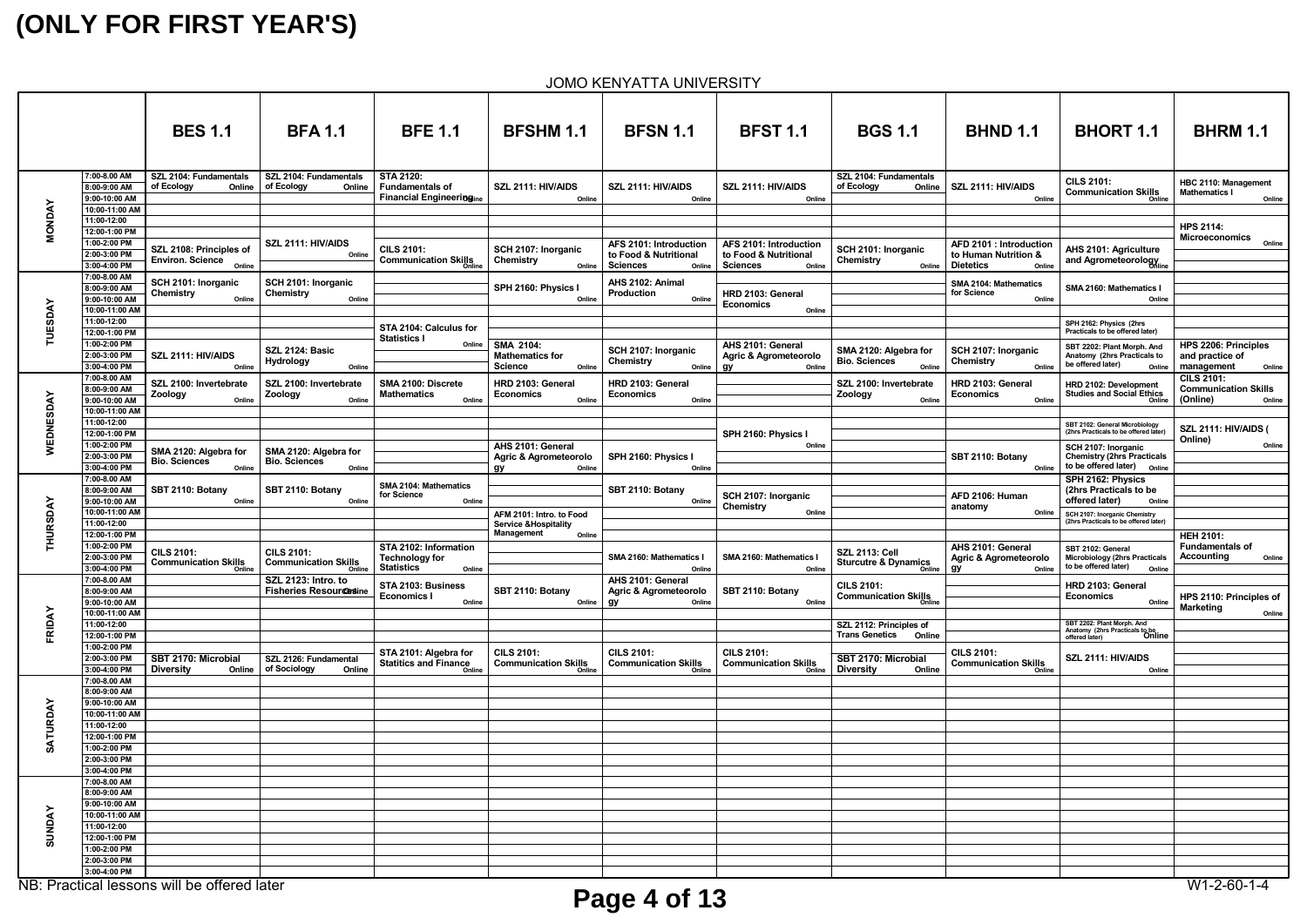|                 |                                                                                 | <b>BHRIM 1.1</b>                                                           | <b>BIC 1.1</b>                                         | <b>BIO 1.1</b>                                                 | <b>BIOTECH 1.1</b>                                               | <b>BIT 1.1</b>                                                                                                                | <b>BJ 1.1</b>                                                              | <b>BLA 1.1</b>                                                                         | <b>BMB 1.1</b>                                               | <b>BMC 1.1</b>                                                               | <b>BNST 1.1</b>                                                                                   |
|-----------------|---------------------------------------------------------------------------------|----------------------------------------------------------------------------|--------------------------------------------------------|----------------------------------------------------------------|------------------------------------------------------------------|-------------------------------------------------------------------------------------------------------------------------------|----------------------------------------------------------------------------|----------------------------------------------------------------------------------------|--------------------------------------------------------------|------------------------------------------------------------------------------|---------------------------------------------------------------------------------------------------|
|                 | 7:00-8.00 AM<br>8:00-9:00 AM<br>9:00-10:00 AM<br>10:00-11:00 AM                 | ICS 2100: Introduction to<br><b>Computer Systems</b><br>Online             | SMA 2101: Calculus 1<br>Online                         | SZL 2104: Fundamentals<br>of Ecology<br>Online                 | <b>SMA 2104: Mathematics</b><br>for Sciences<br>Online           | BIT 2102: Computer<br>Systems and Organizatione<br>BIT 2108: Computer<br><b>Networks</b>                                      | HSJ 2104: Introduction<br>to Sociology                                     | ABL 2101: INTRODUCTION<br>TO PLANT PHYSIOLOGY &<br><b>PROPAGATION</b><br>Online        | <b>HBB 2104: Cell &amp; Its</b><br>Ext. Env.<br>Online       | HSC 2105: Media<br><b>Professional Values and</b>                            | SZL 2111: HIV/AIDS<br>Online                                                                      |
| <b>MONDAY</b>   | 11:00-12:00<br>12:00-1:00 PM<br>1:00-2:00 PM<br>2:00-3:00 PM<br>3:00-4:00 PM    | ICH 2101: Introduction to<br>Community Health and<br>Development<br>Online | SCH 2102: Physical<br><b>Chemistry I</b><br>Online     | SCH 2105: Organic and<br>Inorganic Chemistry                   | SCH 2102: Physical<br><b>Chemistry I</b><br>Online               | Online<br>HBC 2101: Introduction<br>to Accounting I<br>Online                                                                 | Online                                                                     | ABL 2102: INTRODUCTION<br>TO GEOLOGY.<br><b>GEOMORPHOLOGY &amp; SOILS</b>              |                                                              | <b>Ethics</b><br>Online                                                      | SCH 2107: Inorganic<br><b>Chemistry</b><br>ICS 2116: Fundamentals of<br>computing<br>Online       |
|                 | 7:00-8.00 AM<br>8:00-9:00 AM<br>9:00-10:00 AM<br>10:00-11:00 AM                 | HBC 2105: Principles of<br><b>Management</b><br>Online                     |                                                        |                                                                | SBT 2172: Cell Biology                                           | <b>BIT 2104: Introduction</b><br>to Programming and<br><b>Algorithms</b><br>Online                                            | HSJ 2102: History of<br><b>Journalism</b>                                  | ABL 2103: HISTORY AND<br>THEORY OF LANDSCAPE<br>ARCHITECTURE I Online                  |                                                              | <b>HBC 2109:</b><br><b>Fundamentals of</b><br><b>Computer Systems Online</b> | HRD 2103: General<br><b>Economics</b><br>Online                                                   |
| <b>TUESDAY</b>  | 11:00-12:00<br>12:00-1:00 PM<br>1:00-2:00 PM<br>2:00-3:00 PM                    | SZL 2111: HIV/AIDS                                                         | SPH 2105: Motion<br><b>Waves</b><br>Online             | SZL 2111: HIV/AIDS                                             | SBT 2179: Laboratory<br>Techniques and Safety I                  | BIT 2108: Computer<br><b>Networks</b><br>Online<br>ICS 2200: Analogue<br><b>Electronics</b>                                   | Online                                                                     | ABL 2104: INTRODUCTION<br>TO CULTURAL<br><b>ANTRHOPOLOGY</b>                           | SZL 2111: HIV/AIDS                                           | HSC 2106: Online<br><b>Resources for Mass</b>                                | SCH 2108: Organic<br>Chemistry<br>Online                                                          |
|                 | 3:00-4:00 PM<br>7:00-8.00 AM<br>8:00-9:00 AM<br>9:00-10:00 AM<br>10:00-11:00 AM | Online<br>MLS 2100: Mathematics for                                        | SPH 2110: Instrumental<br><b>Electronics</b><br>Online | Online                                                         | SCH 2107: Inorganic<br>Chemistry<br>Online                       | Online<br><b>SZL 2100: HIV &amp; AIDS</b><br>Online                                                                           |                                                                            | Online<br>ABL 2107: MATHEMATICS<br><b>FOR LANDSCAPE</b><br><b>ARCHITECTS</b><br>Online | Online<br>SCH 2102: Physical<br><b>Chemistry I</b><br>Online | communication<br>Online<br>HSC 2104: Introduction<br>to Sociology<br>Online  | AFS 2101: Introduction to<br><b>Nutraceutical Science and</b><br><b>Technology</b><br>Online      |
| WEDNESDAY       | 11:00-12:00<br>12:00-1:00 PM<br>1:00-2:00 PM<br>2:00-3:00 PM                    | <b>Medical Sciences</b><br>Online                                          |                                                        | SZL 2100: Invertebrate<br><b>Zoology I</b><br>Online           | <b>CILS 2101:</b><br>CILO $2101$ .<br>Comunication Skills online | <b>DIT 0105:</b><br><b>Communication Skills</b><br>Communication Skills<br>ICS 2200: Analogue                                 | HSJ 2105: Popular<br>Culture                                               | AHL 2101: Introduction<br>to Landscape Design                                          | HBB 2102: Medical<br><b>Physiology I</b><br>Online           | HSC 2103: Introduction<br>to Print Media<br>Online                           | ICS 2116: Fundamentals<br>of computing<br>Online<br>SCH 2107: Inorganic<br>Chemistry              |
|                 | 3:00-4:00 PM<br>7:00-8.00 AM<br>8:00-9:00 AM<br>9:00-10:00 AM                   | PHM 2101: Health Records<br>Management I<br>Online                         | SPH 2101: Electricity<br>and Magnetism I Online        | SMA 2120: Algebra for<br>Biological Sciences <sub>Online</sub> | SZL 2111: HIV/AIDS                                               | Online<br><b>Electronics</b><br><b>CILS 2101:</b><br>Communication Skills                                                     | Online<br>HSJ 2106: Online<br><b>Resources for</b><br>Journalism<br>Online | CILS 2101: COMMUNICATION &<br><b>INFORMATION LITERACY</b><br><b>SKILLS</b>             | HBB 2100: Structure of<br><b>Biomolecules</b><br>Online      | HSC 2101: Principles of<br>Communication<br>Online                           | Online<br>SCH 2108: Organic<br>Chemistry<br>Online                                                |
| <b>THURSDAY</b> | 10:00-11:00 AM<br>11:00-12:00<br>12:00-1:00 PM<br>1:00-2:00 PM                  |                                                                            |                                                        | <b>CILS 2101:</b><br>$\frac{C_1}{C_2}$ Comunication Skills     | Online                                                           | <b>BIT 2103: Introduction</b><br>to Computer<br><b>Applications</b><br>Online                                                 | HSJ 2101: Principles of                                                    | Online                                                                                 | SMA 2104: Mathematics<br>for Science                         | HSC 2102: Principles of<br>Advertising                                       |                                                                                                   |
|                 | 2:00-3:00 PM<br>3:00-4:00 PM<br>7:00-8.00 AM<br>8:00-9:00 AM<br>9:00-10:00 AM   | PPH 2102: Human<br>Physiology<br>Online                                    | SCH 2100: Atomic<br><b>Structure</b><br>Online         | SBT 2103: Cellular<br><b>Basis of Life</b><br>Online           |                                                                  | BIT 2103: Introduction to<br><b>Computer Application Snline</b><br>BIT 2104: Introduction to<br>Programming and Algoritomsine | Communication<br>Online                                                    | SZL 2111: HIV/AIDS<br>Online<br><b>ABL 2108:</b><br><b>INTRODUCTION TO</b>             | Online<br><b>CILS 2101:</b>                                  | Online<br>SZL 2111 : HIV/AIDS                                                | SMA 2160: Mathematics I<br>Online<br>HRD 2102: Development<br>studies and social ethics<br>Online |
| FRIDAY          | 10:00-11:00 AM<br>11:00-12:00<br>12:00-1:00 PM<br>1:00-2:00 PM                  | CILS 2101: Communication                                                   | SMA 2104: Mathematics                                  |                                                                |                                                                  | SMA 2104: Mathematics<br>for Science<br>Online<br>BIT 2102: Computer                                                          | HSJ 2103: Introduction<br>to Print Media<br>Online                         | <b>DESIGN PHYLOSORHIYe</b>                                                             | SCH 2100 : Atomic                                            | Online                                                                       |                                                                                                   |
|                 | 2:00-3:00 PM<br>3:00-4:00 PM<br>7:00-8.00 AM<br>8:00-9:00 AM                    | and Information Literacy<br><b>Skills</b><br>Online                        | for Science<br>Online                                  | SBT 2170: Microbial<br><b>Diversity</b><br>Online              | SBT 2170: Microbial<br>Online<br><b>Diversity</b>                | Systems and<br>Organization<br>Online                                                                                         |                                                                            |                                                                                        | <b>Structure</b><br>Online                                   |                                                                              | <b>CILS 2101:</b><br>Communication Skills                                                         |
| SATURDAY        | 9:00-10:00 AM<br>10:00-11:00 AM<br>11:00-12:00<br>12:00-1:00 PM                 |                                                                            |                                                        |                                                                |                                                                  |                                                                                                                               |                                                                            |                                                                                        |                                                              |                                                                              |                                                                                                   |
|                 | 1:00-2:00 PM<br>2:00-3:00 PM<br>3:00-4:00 PM<br>7:00-8.00 AM                    |                                                                            |                                                        |                                                                |                                                                  |                                                                                                                               |                                                                            |                                                                                        |                                                              |                                                                              |                                                                                                   |
| SUNDAY          | 8:00-9:00 AM<br>9:00-10:00 AM<br>10:00-11:00 AM<br>11:00-12:00                  |                                                                            |                                                        |                                                                |                                                                  |                                                                                                                               |                                                                            |                                                                                        |                                                              |                                                                              |                                                                                                   |
|                 | 12:00-1:00 PM<br>1:00-2:00 PM<br>2:00-3:00 PM<br>3:00-4:00 PM                   | NB: Practical lessons will be offered later                                |                                                        |                                                                |                                                                  |                                                                                                                               |                                                                            |                                                                                        |                                                              |                                                                              | $W1 - 2 - 60 - 1 - 4$                                                                             |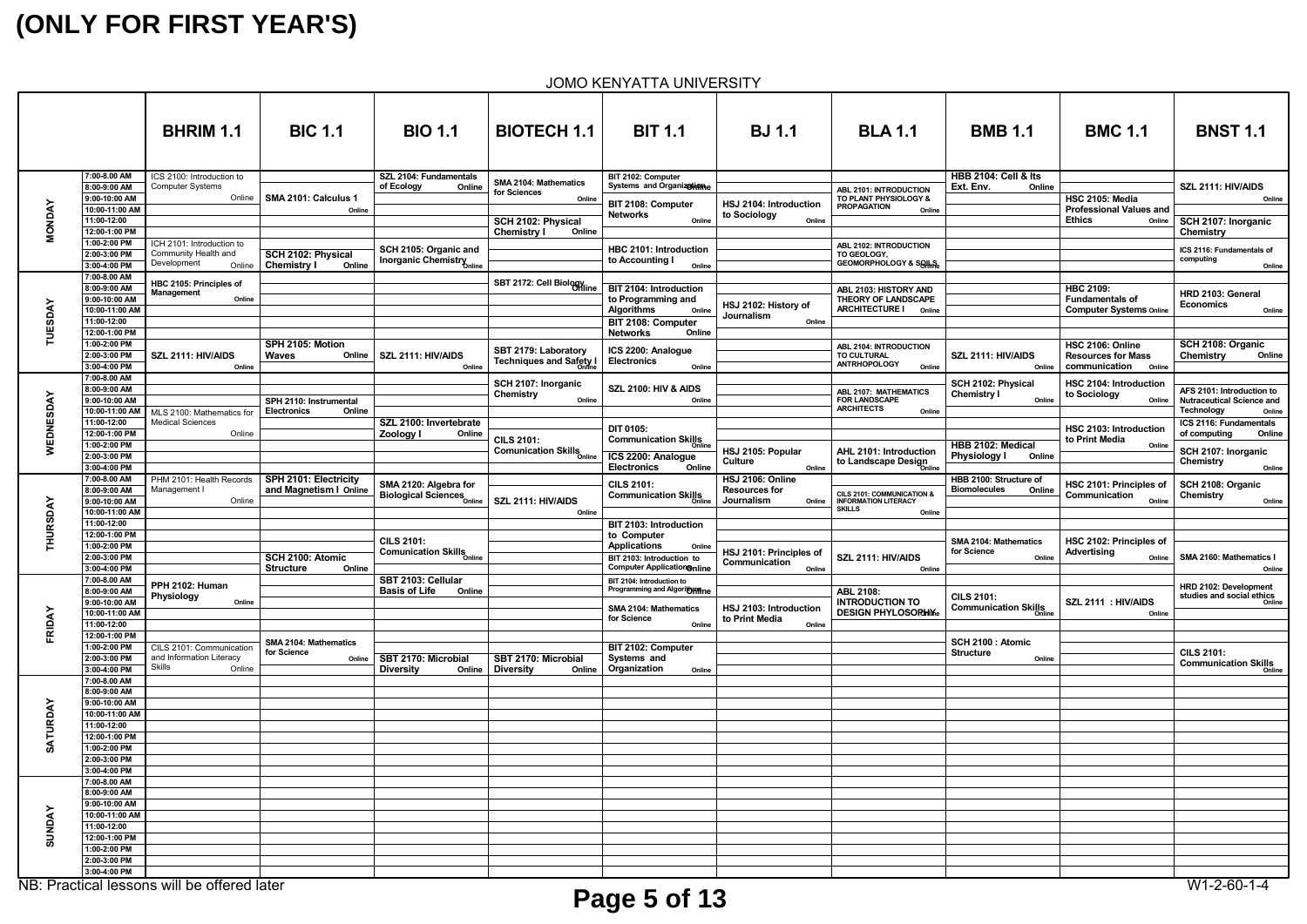NB: Practical lessons will be offered later W1-2-60-1-4

### **(ONLY FIQIRAFIRISIN YEARISS)** TEACHING TIME TABLE FOR 2020/2021 ACADEMIC YEAR SEMESTER ONE

|                | <b>JOMO KENYATTA UNIVERSITY</b>                                                 |                                                                                     |                                                                                         |                                                                              |                                                                               |                                                                                                          |                                                                              |                                                                                |                                              |  |  |  |
|----------------|---------------------------------------------------------------------------------|-------------------------------------------------------------------------------------|-----------------------------------------------------------------------------------------|------------------------------------------------------------------------------|-------------------------------------------------------------------------------|----------------------------------------------------------------------------------------------------------|------------------------------------------------------------------------------|--------------------------------------------------------------------------------|----------------------------------------------|--|--|--|
|                |                                                                                 | <b>BOR 1.1</b>                                                                      | <b>BPAL 1.1</b>                                                                         | <b>BPCM 1.1</b>                                                              | <b>BPH 1.1</b>                                                                | <b>BPHARM 1.1</b>                                                                                        | <b>BPM 1.1</b><br>(DDS)                                                      | <b>BPM (ETLM)</b><br>1.1                                                       | <b>BQS 1.1</b>                               |  |  |  |
|                | 7:00-8.00 AM<br>8:00-9:00 AM<br>9:00-10:00 AM<br>10:00-11:00 AM                 | SMA 2100: Discrete<br><b>Mathematics</b><br>Online                                  |                                                                                         | HPS 2105: Principles<br>and Human Resource<br>practices<br>Online            | PEH 2104: Laboratory<br><b>Methods for</b><br><b>Environmental Healthline</b> | SCH 2102: Physical<br><b>Chemistry I</b><br>Online<br>SCH 2102: Physical<br><b>Chemistry I</b><br>Online | HDS 2101: Environment<br>and development<br>Online                           | HBC 2110: Management<br><b>Mathematics I</b><br>Online                         | <b>CILS 2101:</b><br><b>Communication Sk</b> |  |  |  |
| <b>MONDAY</b>  | 11:00-12:00<br>12:00-1:00 PM<br>1:00-2:00 PM<br>2:00-3:00 PM<br>3:00-4:00 PM    | STA 2101: Algebra for<br><b>Statitics and Finance</b>                               | HPG 2103: Principles of<br>People Management                                            | <b>CILS 2101:</b><br>Communication skills                                    | SZL 2111: HIV/AIDS<br>Online                                                  | <b>CILS 2101:</b><br><b>Communication Skills</b>                                                         | SZL 2111: HIV/AIDS<br>Online                                                 | SZL 2111: HIV/AIDS<br>(Online)<br>Online                                       | SMA 2170: Algebra                            |  |  |  |
|                | 7:00-8.00 AM<br>8:00-9:00 AM<br>$9:00 - 10:00$ AM<br>10:00-11:00 AM             | <b>SMA 2104: Mathematics</b><br>for Science<br>Online                               | HPS 2206: Principles of<br><b>Management</b><br>Online                                  | HPS 2103: Supplies &<br><b>Materials Management</b>                          | PEH 2105: Human<br>Anatomy<br>Online                                          | PHA 2117: Basic<br><b>Mathematics</b><br>Online<br>PHA 2120: Introduction                                | HDS 2104: Health and<br>development                                          | HBC 2112: Principles of<br><b>Marketing</b><br>Online                          | ABC 2104: History                            |  |  |  |
| <b>TUESDAY</b> | 11:00-12:00<br>12:00-1:00 PM<br>1:00-2:00 PM<br>2:00-3:00 PM<br>3:00-4:00 PM    | <b>CILS 2101:</b><br><b>CILD LIVI.</b><br>Communication Skills<br><sup>Online</sup> | SZL 2111: HIV/AIDS<br>Online                                                            | HPS 2102: Financial<br><b>Accounting I</b><br>Online                         | <b>CILS 2101:</b><br><b>Communication and</b><br>Information Literacy Skills. | to Computers<br>Online<br>PHA 2109: Biochemistry II<br>(Practicals)<br>Online                            | Online                                                                       | <b>HEPM 2106:</b><br><b>Fundamentals of</b><br><b>Project management</b> nline | <b>Construction</b>                          |  |  |  |
|                | 7:00-8.00 AM<br>8:00-9:00 AM<br>9:00-10:00 AM<br>10:00-11:00 AM                 | <b>STA 2151:</b><br><b>Fundamentals of</b><br><b>Project Managementinine</b>        | HPG 2101: Decentralization<br>and County Government<br>Administration<br>Online         |                                                                              | ICS 2100: Introduction to<br><b>Computer Systems</b><br>Online                | PHA 2104: Human<br>Anatomy I (Practicalis)e<br>PHA 2104: Human<br><b>Anatomy I</b><br>Online             | HDS 2102: Ethics and<br>development<br>Online                                |                                                                                | ABC 2103: Physica<br>Environment             |  |  |  |
| WEDNESDAY      | 11:00-12:00<br>12:00-1:00 PM<br>1:00-2:00 PM<br>2:00-3:00 PM<br>3:00-4:00 PM    | <b>STA 2150:</b><br><b>Fundamentals of</b><br><b>Operations Researchhline</b>       |                                                                                         | HPS 2106: Computer<br><b>Applications</b><br>Online                          |                                                                               | PHA 2100: Medical<br><b>Physiology (Cell</b><br>Physiology)<br>Online                                    | <b>CILS 2101:</b><br>CILO 2 IV<br>Communication Skills                       | <b>HBC 2102: Introduction</b><br>to Strategic<br>Management<br>Online          | ABC 2106: Building<br><b>Technology I</b>    |  |  |  |
|                | 7:00-8.00 AM<br>8:00-9:00 AM<br>9:00-10:00 AM<br>10:00-11:00 AM                 | STA 2102: Information<br><b>Technology for</b><br><b>Statistics</b><br>Online       | <b>CILS 2101:</b><br><b>COMMUNICATION Skills</b><br><b>Communication Skills</b>         |                                                                              | PEH 2101: Applied<br><b>Technical Mathematics</b>                             | SZL 2111: HIV/AIDS<br>Online                                                                             | HDS 2105: Introduction<br>to sociology<br>Online                             | HBC 2101: Fundamentals<br>of Project Management<br>Accounting<br>Online        | ABC 2102: Chemis                             |  |  |  |
| THURSDAY       | 11:00-12:00<br>12:00-1:00 PM<br>1:00-2:00 PM<br>2:00-3:00 PM                    |                                                                                     | HBC 2110: Management<br><b>Mathematics I</b>                                            | HPS 2104: Effective<br>negotiation in                                        |                                                                               | <b>PHA 2108:</b><br><b>Biochemistry I</b><br>Online<br>PHA 2109:                                         | HDS 2103: Education<br>and Development<br>Online                             | HBC 2206: Business<br>Law 1                                                    |                                              |  |  |  |
|                | 3:00-4:00 PM<br>7:00-8.00 AM<br>8:00-9:00 AM<br>9:00-10:00 AM<br>10:00-11:00 AM | STA 2104: Calculus for                                                              | <b>Online</b><br>HPG 2102: Introduction<br>to Community<br><b>Development</b><br>Online | purchasing & supplynline<br>HPS 2101: Principles of<br>Procurement<br>Online | PEH 2102: Physics for<br><b>Environmental Health</b><br>Online                | <b>Biochemistry II Online</b><br><b>PHA 2108:</b><br><b>Biochemistry I</b><br>(Practicals)<br>Online     | <b>HBC 2109:</b><br><b>Fundamentals of</b><br><b>Computer systems Online</b> | Online<br><b>CILS 2101:</b><br><b>Communication Skills</b>                     | ABC 2101: Physics                            |  |  |  |
| <b>FRIDAY</b>  | 11:00-12:00<br>12:00-1:00 PM<br>1:00-2:00 PM<br>2:00-3:00 PM                    | <b>Statistics I</b><br>Online                                                       |                                                                                         | SZL 2111: HIV/AIDS                                                           | PEH 2103: Applied<br><b>Chemistry</b>                                         | HRD 2102: Development<br><b>Studies</b>                                                                  |                                                                              | (Online)<br>Online                                                             | <b>ABC 2107:</b><br>Introduction to          |  |  |  |
|                | 3:00-4:00 PM<br>7:00-8.00 AM<br>8:00-9:00 AM<br>9:00-10:00 AM<br>10:00-11:00 AM |                                                                                     |                                                                                         | Online                                                                       | Online                                                                        | Online                                                                                                   |                                                                              |                                                                                | <b>Economics</b>                             |  |  |  |
| SATURDAY       | 11:00-12:00<br>12:00-1:00 PM<br>1:00-2:00 PM<br>2:00-3:00 PM                    |                                                                                     |                                                                                         |                                                                              |                                                                               |                                                                                                          |                                                                              |                                                                                |                                              |  |  |  |
|                | 3:00-4:00 PM<br>7:00-8.00 AM<br>8:00-9:00 AM<br>9:00-10:00 AM<br>10:00-11:00 AM |                                                                                     |                                                                                         |                                                                              |                                                                               |                                                                                                          |                                                                              |                                                                                |                                              |  |  |  |
| <b>SUNDAY</b>  | 11:00-12:00<br>12:00-1:00 PM<br>1:00-2:00 PM<br>2:00-3:00 PM                    |                                                                                     |                                                                                         |                                                                              |                                                                               |                                                                                                          |                                                                              |                                                                                |                                              |  |  |  |
|                | 3:00-4:00 PM                                                                    |                                                                                     |                                                                                         |                                                                              |                                                                               |                                                                                                          |                                                                              |                                                                                |                                              |  |  |  |

| (ETLM)<br>1.1                                    | <b>BQS 1.1</b>                                                    | <b>BRE 1.1</b>                                                                          | <b>BSc. N 1.1</b>                                                         |  |  |
|--------------------------------------------------|-------------------------------------------------------------------|-----------------------------------------------------------------------------------------|---------------------------------------------------------------------------|--|--|
| <b>Management</b><br>cs I<br>Online              | <b>CILS 2101:</b><br><b>Communication Skills</b><br>Önline        | <b>ABR 2101: Environment</b><br>and Behaviour<br>Online                                 | INS 2103: Fundamentals of<br><b>Nursing Practice</b><br>Online            |  |  |
| : HIV/AIDS<br>Online                             | SMA 2170: Algebra<br>Online                                       | ABC 2107: Principles of<br><b>Economics</b><br>Online                                   | <b>INS 2104:</b><br><b>Communication and</b><br>Counselling<br>Online     |  |  |
| <b>Principles of</b><br>Online                   | ABC 2104: History of                                              | <b>CILS 2101:</b><br><b>Communication Skills</b><br><sub>Online</sub>                   | INS 2102: Medical<br><b>Physiology 1</b><br>Online                        |  |  |
| 06:<br>ntals of                                  | <b>Construction</b><br>Online                                     | <b>ABA 2103: Introduction</b><br>to Chemistry                                           | INS 2105: Medical<br>Sociology and                                        |  |  |
| anagementinline                                  | ABC 2103: Physical<br><b>Environment</b><br>Online                | Online<br><b>ABR 2105: Introduction</b><br>to Environmental<br><b>Science</b><br>Online | Anthropology<br>Online<br>INS 2101: Human<br><b>Anatomy 1</b><br>Online   |  |  |
| : Introduction<br>ıic<br>ıent<br>Online          | ABC 2106: Building<br><b>Technology I</b>                         | <b>ABA 2102: Introduction</b><br>to Physics<br>Online                                   | <b>INS 2102: Medical</b><br><b>Physiology 1</b>                           |  |  |
| <b>Fundamentals</b><br>Management<br>g<br>Online | Online<br>ABC 2102: Chemistry<br>Online                           |                                                                                         | Online<br><b>INS 2101: Human</b><br><b>Anatomy 1</b><br>Online            |  |  |
| <b>S: Business</b>                               |                                                                   | SMA 2170: Algebra<br>Online                                                             | INS 2101: Human                                                           |  |  |
| Online<br>ı:                                     | ABC 2101: Physics<br>Online                                       |                                                                                         | <b>Anatomy 1</b><br>Online<br>INS 2102: Medical<br>Physiology 1<br>Online |  |  |
| ication Skills<br>Online                         |                                                                   | ABA 2104: Physical<br><b>Environment</b><br>Online                                      |                                                                           |  |  |
|                                                  | <b>ABC 2107:</b><br>Introduction to<br><b>Economics</b><br>Online |                                                                                         | INS 2103: Fundamentals of<br><b>Nursing Practice</b><br>Online            |  |  |
|                                                  |                                                                   |                                                                                         |                                                                           |  |  |
|                                                  |                                                                   |                                                                                         |                                                                           |  |  |
|                                                  |                                                                   |                                                                                         |                                                                           |  |  |
|                                                  |                                                                   |                                                                                         |                                                                           |  |  |
|                                                  |                                                                   |                                                                                         | $M/12$ $R$ $A$ $A$                                                        |  |  |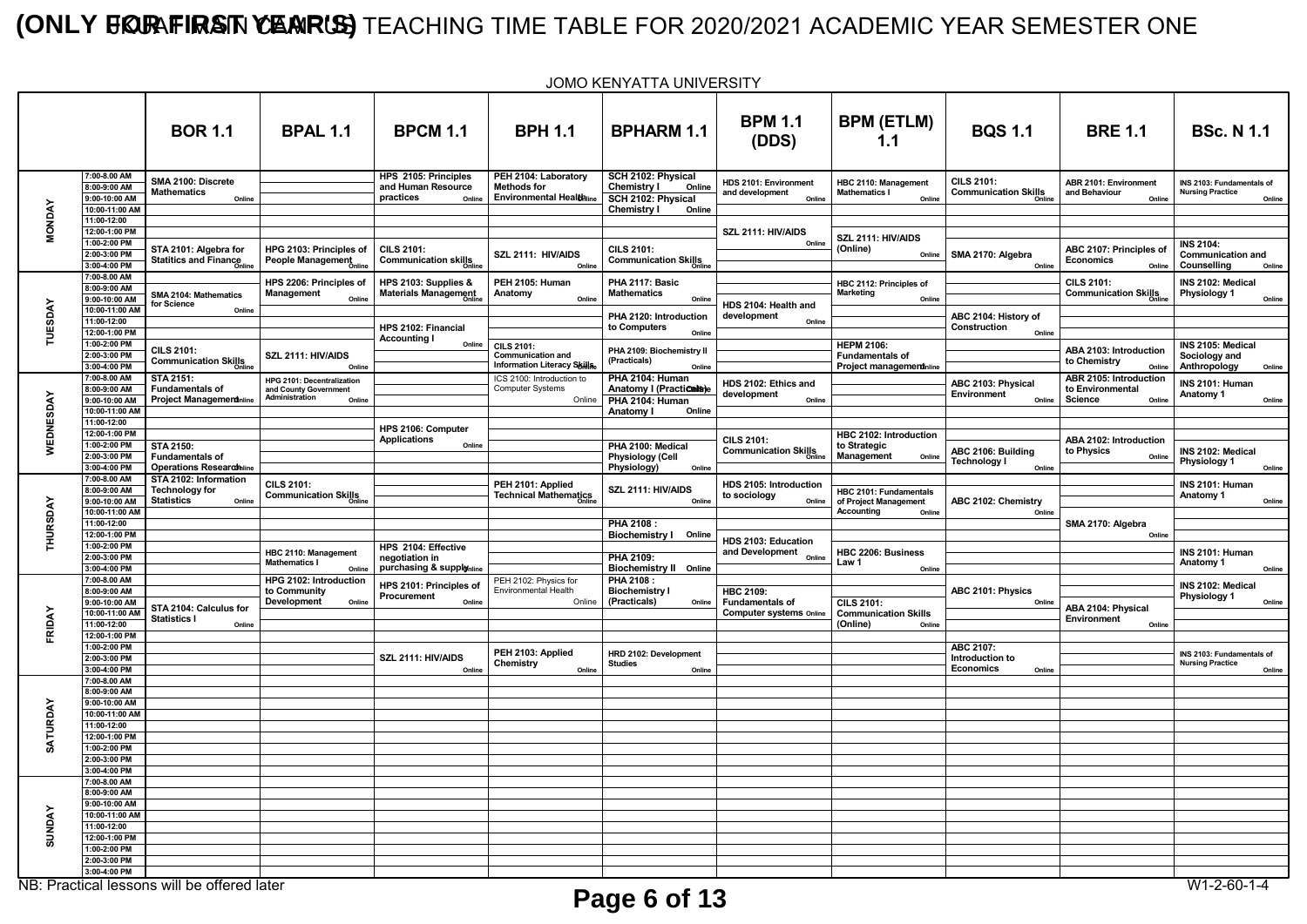NB: Practical lessons will be offered later W1-2-60-1-4

| <b>DBA 1.1</b>                                                    | <b>DBIT 1.1</b>                                                              | <b>DCD 1.1</b>    |
|-------------------------------------------------------------------|------------------------------------------------------------------------------|-------------------|
| HCB 0102: Introduction to                                         | TDH 1100: HIV/AIDS<br>Online                                                 |                   |
| Accounting 1<br>Online                                            | <b>CILS 0101:</b><br><b>COMMUNICATION Skills</b><br>Communication Skills     |                   |
|                                                                   |                                                                              |                   |
|                                                                   |                                                                              |                   |
| TDH 1100: HIV/AIDS<br>Online                                      | <b>HCT 0102:</b><br><b>Fundamentals of</b><br><b>Computer Systems Online</b> |                   |
| HCB 0104: Principles of<br><b>Management</b><br>Online            |                                                                              |                   |
| HCB 0103: Introduction to<br><b>Business</b><br>Online            | HCT 0101: Computer<br>Organization<br>Online                                 |                   |
|                                                                   |                                                                              |                   |
| HCB 0101: Introduction to<br><b>Microeconomics</b><br>Online      | HCB 0102: Introduction to<br><b>Business</b><br>Online                       |                   |
| CILS 0101:<br><b>Communication Skills</b><br>Communication Skills |                                                                              |                   |
|                                                                   | HCB 0101: Financial                                                          |                   |
|                                                                   | <b>Accounting</b><br>Online                                                  |                   |
|                                                                   |                                                                              |                   |
|                                                                   |                                                                              |                   |
|                                                                   |                                                                              |                   |
|                                                                   |                                                                              |                   |
|                                                                   |                                                                              |                   |
|                                                                   |                                                                              | $11/4$ $20/4$ $4$ |

|                |                                                                | <b>BSc. OT 1.1</b>                                                      | BSc.<br>PHYSIO 1.1                                                      | <b>BSCM 1.1</b>                                                                 | <b>BSSM 1.1</b>                                                           | <b>BST 1.1</b>                                                      | <b>BZO 1.1</b>                                          | <b>COIN 1.1</b>                                                   | <b>DBA 1.1</b>                                                                  | <b>DBIT 1.1</b>                                                              | <b>DCD 1.1</b> |
|----------------|----------------------------------------------------------------|-------------------------------------------------------------------------|-------------------------------------------------------------------------|---------------------------------------------------------------------------------|---------------------------------------------------------------------------|---------------------------------------------------------------------|---------------------------------------------------------|-------------------------------------------------------------------|---------------------------------------------------------------------------------|------------------------------------------------------------------------------|----------------|
|                | 7:00-8.00 AM<br>8:00-9:00 AM<br>9:00-10:00 AM                  | <b>IOT 2100:</b><br><b>Fundamentals of OT</b><br>(Concepts)<br>Online   | IOT 2100 Fundamentals<br>of OT (Concepts)<br>Online                     | <b>HPS 2206: Principles</b><br>and practice of<br>management<br>Online          | SZL 2111: HIV/AIDS<br>Online                                              |                                                                     | SZL 2104: Fundamentals<br>of Ecology<br>Online          |                                                                   | HCB 0102: Introduction to                                                       | TDH 1100: HIV/AIDS<br>Online                                                 |                |
| <b>MONDAY</b>  | 10:00-11:00 AM<br>11:00-12:00<br>12:00-1:00 PM<br>1:00-2:00 PM |                                                                         |                                                                         |                                                                                 |                                                                           | STA 2103: Business<br><b>Economics I</b><br>Online                  |                                                         | SPH 2102: Geometrical                                             | <b>Accounting 1</b><br>Online                                                   | <b>CILS 0101:</b><br><b>CILC U.U.</b><br>Communication Skills                |                |
|                | 2:00-3:00 PM<br>3:00-4:00 PM                                   | <b>IPT 2108: GEN</b><br><b>EMBRYOLOGY</b><br>Online                     | IPT 2109: Introduction<br>To Exercise Therapy                           | HPS 2103: Financial<br><b>Accounting I</b><br>Online                            | HBC 2110: Management<br><b>Mathematics I</b><br>Online                    |                                                                     | SCH 2101: Inorganic<br>Chemistry<br>Online              | <b>Optics</b><br>Online                                           |                                                                                 |                                                                              |                |
|                | 7:00-8.00 AM<br>8:00-9:00 AM<br>9:00-10:00 AM                  |                                                                         | <b>ICS 2100:</b><br><b>INTRODUCTION TO</b><br><b>COMPUTER SYSTEMSne</b> | <b>HSM 2101: PRINCIPLES</b><br>OF SUPPLY CHAIN<br><b>MANAGEMENT</b><br>Online   | <b>HPS 2114:</b><br>Microeconomics<br>Online                              | STA 2141: Accounts                                                  |                                                         | SMA 2101: Calculus I<br>Online                                    |                                                                                 |                                                                              |                |
| <b>TUESDAY</b> | 10:00-11:00 AM<br>11:00-12:00<br>12:00-1:00 PM                 | <b>CILS 2101:</b><br><b>COMMUNICATION</b><br><b>SKILLS</b><br>Online    |                                                                         |                                                                                 |                                                                           | and Finance for<br><b>Statistics</b><br>Online                      | SZL 2111: HIV/AIDS<br>Online                            |                                                                   |                                                                                 |                                                                              |                |
|                | 1:00-2:00 PM<br>2:00-3:00 PM<br>3:00-4:00 PM                   |                                                                         | IPT 2104: HUMAN<br>PHYSIOLOGY I<br>Online                               | HPS 2110: Principles of<br><b>Marketing</b><br>Online                           |                                                                           | SMA 2100: Discrete<br><b>Mathematics</b><br>Online                  | SMA 2120: Algebra for<br><b>Bio. Sciences</b><br>Online | SMA 2104: Mathematics<br>for Sciences<br>Online                   | TDH 1100: HIV/AIDS<br>Online                                                    | <b>HCT 0102:</b><br><b>Fundamentals of</b><br><b>Computer Systems Online</b> |                |
|                | 7:00-8.00 AM<br>8:00-9:00 AM<br>9:00-10:00 AM                  | IPT 2100: GEN.<br><b>ANATOMY</b>                                        |                                                                         |                                                                                 | <b>HEH 2101:</b><br><b>Fundamentals of</b><br><b>Accounting</b><br>Online | STA 2104: Calculus for<br><b>Statistics I</b><br>Online             |                                                         | ICS 2110: Information<br><b>Technology I</b><br>Online            | HCB 0104: Principles of<br><b>Management</b><br>Online                          |                                                                              |                |
| WEDNESDAY      | 10:00-11:00 AM<br>11:00-12:00                                  | Online                                                                  | SZL 2111: HIV/AIDS<br>Online                                            | HPS 2101: Principles of<br><b>Procurement</b><br>Online                         |                                                                           |                                                                     |                                                         |                                                                   |                                                                                 |                                                                              |                |
|                | 12:00-1:00 PM<br>1:00-2:00 PM                                  |                                                                         |                                                                         |                                                                                 |                                                                           |                                                                     |                                                         |                                                                   | HCB 0103: Introduction to                                                       | HCT 0101: Computer                                                           |                |
|                | 2:00-3:00 PM                                                   |                                                                         | IPT 2100: GEN.<br><b>ANATOMY</b>                                        |                                                                                 |                                                                           |                                                                     | SZL 2131: Invertebrate                                  | SCH 2102: Physical                                                | <b>Business</b><br>Online                                                       | Organization<br>Online                                                       |                |
|                | 3:00-4:00 PM<br>7:00-8.00 AM                                   |                                                                         | Online                                                                  | SZL 2111: HIV/AIDS                                                              | <b>CILS 2101:</b>                                                         |                                                                     | Zoology I<br>Online                                     | <b>Chemistry I</b><br>Online                                      |                                                                                 |                                                                              |                |
|                | 8:00-9:00 AM<br>9:00-10:00 AM                                  | IOT 2102: Foundations                                                   | <b>CILS 2101:</b><br><b>COMMUNICATION</b><br><b>SKILLS, VENUE</b>       | Online                                                                          | <b>Communication Skills (</b><br>Online)<br>Online                        | STA 2101: Algebra for<br>Statitics and Finance                      | SCH 2102: Inorganic<br>Chemistry<br>Online              | SZL 2111: HIV and AIDs<br>Online                                  |                                                                                 |                                                                              |                |
| THURSDAY       | 10:00-11:00 AM<br>11:00-12:00<br>12:00-1:00 PM                 | of OT practice / History<br>of OT<br>Online                             | Online                                                                  | <b>BIT 2102:</b><br><b>FUNDAMENTALS OF</b>                                      |                                                                           | <b>CILS 2101:</b><br>CILL $\angle$ iv<br>Communication Skills       |                                                         |                                                                   | HCB 0101: Introduction to<br><b>Microeconomics</b>                              | HCB 0102: Introduction to                                                    |                |
|                | 1:00-2:00 PM<br>2:00-3:00 PM<br>3:00-4:00 PM                   | IPT 2104: HUMAN<br>PHYSIOLOGY I<br>Online                               |                                                                         | <b>COMPUTER SYSTEMS</b> ne                                                      | HPS 2110: Principles of<br><b>Marketing</b><br>Online                     |                                                                     | <b>CILS 2101:</b><br>Communication Skills               |                                                                   | Online                                                                          | <b>Business</b><br>Online                                                    |                |
|                | 7:00-8.00 AM<br>8:00-9:00 AM<br>9:00-10:00 AM                  | <b>ICS 2100:</b><br><b>INTRODUCTION TO</b><br><b>COMPUTER SYSTEMSne</b> | ICH 2102: MEDICAL<br><b>PHYSICS I</b><br>Online                         |                                                                                 | <b>HPS 2206: Principles</b>                                               | <b>SMA 2104: Mathematics</b>                                        | SBT 2103: Cellular<br><b>Basis of Life</b><br>Online    | SPH 2100: Mechanics                                               | <b>CILS 0101:</b><br><b>Communication Skills</b><br><b>Communication Skills</b> |                                                                              |                |
| FRIDAY         | 10:00-11:00 AM<br>11:00-12:00<br>12:00-1:00 PM                 |                                                                         |                                                                         | <b>CILS 2101:</b><br><b>Communication Skills</b><br><b>Communication Skills</b> | and practice of<br>management<br>Online                                   | for Science<br>Online                                               |                                                         | Online                                                            |                                                                                 |                                                                              |                |
|                | 1:00-2:00 PM<br>2:00-3:00 PM<br>3:00-4:00 PM                   | SZL 2111: HIV/AIDS                                                      | <b>IPT 2108: GEN</b><br><b>EMBRYOLOGY</b>                               |                                                                                 |                                                                           | STA 2102: Information<br><b>Technology for</b><br><b>Statistics</b> | SBT 2170: Microbial<br><b>Diversity</b><br>Online       | <b>CILS 2101:</b><br><b>Communication Skills</b><br><b>Online</b> |                                                                                 | HCB 0101: Financial<br><b>Accounting</b>                                     |                |
|                | 7:00-8.00 AM                                                   | Online                                                                  | Online                                                                  |                                                                                 |                                                                           | Online                                                              |                                                         |                                                                   |                                                                                 | Online                                                                       |                |
|                | 8:00-9:00 AM<br>9:00-10:00 AM                                  |                                                                         |                                                                         |                                                                                 |                                                                           |                                                                     |                                                         |                                                                   |                                                                                 |                                                                              |                |
| <b>URDAY</b>   | 10:00-11:00 AM<br>11:00-12:00                                  |                                                                         |                                                                         |                                                                                 |                                                                           |                                                                     |                                                         |                                                                   |                                                                                 |                                                                              |                |
| $5A$ T         | 12:00-1:00 PM<br>1:00-2:00 PM                                  |                                                                         |                                                                         |                                                                                 |                                                                           |                                                                     |                                                         |                                                                   |                                                                                 |                                                                              |                |
|                | 2:00-3:00 PM                                                   |                                                                         |                                                                         |                                                                                 |                                                                           |                                                                     |                                                         |                                                                   |                                                                                 |                                                                              |                |
|                | 3:00-4:00 PM<br>7:00-8.00 AM                                   |                                                                         |                                                                         |                                                                                 |                                                                           |                                                                     |                                                         |                                                                   |                                                                                 |                                                                              |                |
|                | 8:00-9:00 AM                                                   |                                                                         |                                                                         |                                                                                 |                                                                           |                                                                     |                                                         |                                                                   |                                                                                 |                                                                              |                |
|                | 9:00-10:00 AM<br>10:00-11:00 AM                                |                                                                         |                                                                         |                                                                                 |                                                                           |                                                                     |                                                         |                                                                   |                                                                                 |                                                                              |                |
| <b>SUNDAY</b>  | 11:00-12:00                                                    |                                                                         |                                                                         |                                                                                 |                                                                           |                                                                     |                                                         |                                                                   |                                                                                 |                                                                              |                |
|                | 12:00-1:00 PM<br>1:00-2:00 PM                                  |                                                                         |                                                                         |                                                                                 |                                                                           |                                                                     |                                                         |                                                                   |                                                                                 |                                                                              |                |
|                | 2:00-3:00 PM                                                   |                                                                         |                                                                         |                                                                                 |                                                                           |                                                                     |                                                         |                                                                   |                                                                                 |                                                                              |                |
|                | 3:00-4:00 PM                                                   |                                                                         |                                                                         |                                                                                 |                                                                           |                                                                     |                                                         |                                                                   |                                                                                 |                                                                              |                |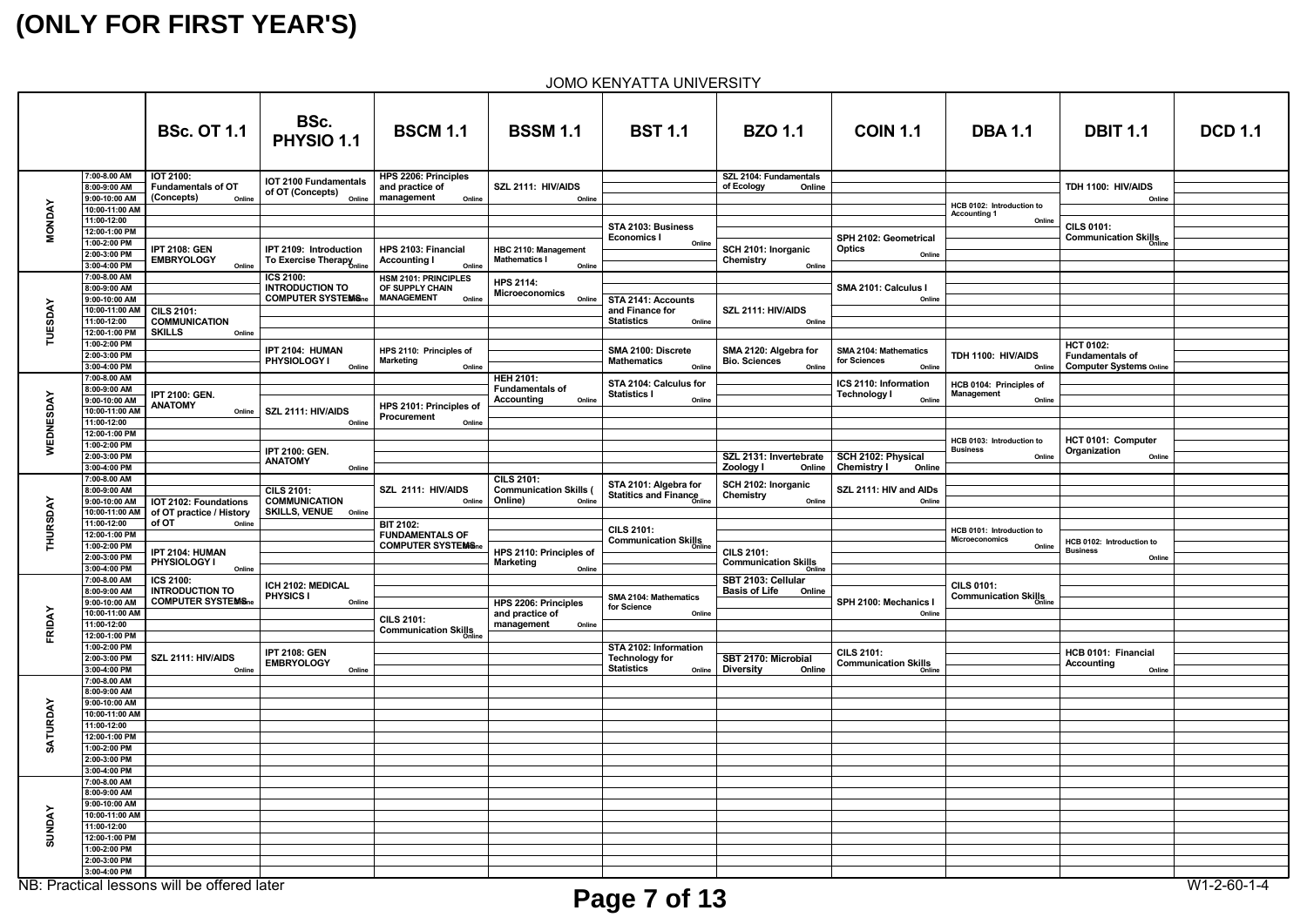JOMO KENYATTA UNIVERSITY

|                |                                 | DCM (C.MED<br>) 1.1                         | <b>DHRM 1.1</b>                                       | <b>DIT 1.1</b>                                               | <b>DMC 1.1</b>                                      | <b>DPR 1.1</b>                               | <b>DPSM 1.1</b>                              | <b>ECE 1.1</b>                                                 | <b>EEC 1.1</b>                                                        | <b>EEE 1.1</b>                                                    | <b>EET 1.1</b>                                          |
|----------------|---------------------------------|---------------------------------------------|-------------------------------------------------------|--------------------------------------------------------------|-----------------------------------------------------|----------------------------------------------|----------------------------------------------|----------------------------------------------------------------|-----------------------------------------------------------------------|-------------------------------------------------------------------|---------------------------------------------------------|
|                | 7:00-8.00 AM<br>8:00-9:00 AM    | ICM 1103: UNIT NAME                         |                                                       | DIT 0102: Introduction to<br><b>Computer Applicationsine</b> |                                                     |                                              |                                              |                                                                | EEE 2110 A: Workshop                                                  | SCH 2109 B: Chemistry                                             |                                                         |
|                | 9:00-10:00 AM<br>10:00-11:00 AM | ??<br>Online                                |                                                       |                                                              |                                                     |                                              |                                              |                                                                | practice II<br>Online                                                 | Online                                                            | EBT 2102 (EET):                                         |
| <b>MONDAY</b>  | 11:00-12:00                     |                                             |                                                       |                                                              | HSC 0102: Introduction<br>to Media Management       |                                              |                                              | <b>CILS 2101:</b><br><b>CILC 21011</b><br>Communication Skills |                                                                       |                                                                   | Analytical Chemistry                                    |
|                | 12:00-1:00 PM<br>1:00-2:00 PM   |                                             | HSS 0102: Industrial                                  | DIT 0103: Computer                                           |                                                     |                                              |                                              |                                                                | SMA 2171 A: Geometry                                                  |                                                                   |                                                         |
|                | 2:00-3:00 PM                    |                                             | Psychology<br>Online                                  | <b>Operating System@nline</b>                                |                                                     | HSS 0102: Introduction<br>to Psychology      |                                              |                                                                | Online                                                                | SMA 2172 B: Calculus I                                            | <b>SPH 2160 (EET):</b><br><b>Physics-I</b>              |
|                | 3:00-4:00 PM<br>7:00-8.00 AM    |                                             |                                                       | DIT 0101: Introduction                                       |                                                     | Online                                       |                                              |                                                                |                                                                       | Online<br>EEE 2110 B: Workshop                                    | Online                                                  |
|                | 8:00-9:00 AM<br>9:00-10:00 AM   |                                             | HCD 0102: Principles of                               | to Computers<br>Online                                       |                                                     |                                              | <b>CILS 0101:</b>                            | <b>SMA 2172:</b><br><b>Calculus I</b><br>Online                | EEC 2503: Visual                                                      | practice II<br>Online                                             | <b>SMA 2160 (EET):</b>                                  |
| <b>TUESDAY</b> | 10:00-11:00 AM                  |                                             | <b>Management</b><br>Online                           |                                                              |                                                     |                                              | <b>Communication Skills</b><br><b>Online</b> |                                                                | <b>Display System</b><br>Online                                       |                                                                   | <b>Mathematics-I</b><br>Online                          |
|                | 11:00-12:00<br>12:00-1:00 PM    |                                             |                                                       |                                                              |                                                     | TDH 1100: Introduction                       |                                              |                                                                |                                                                       |                                                                   |                                                         |
|                | 1:00-2:00 PM                    |                                             | <b>CILS 0101:</b><br>CILU VIV<br>Communication skills | DIT 0103: Computer                                           | HSC 0101: Introduction to                           | to HIV/ AIDS<br>Online                       | SZL 1111: Introduction<br>to HIV/AIDS        | <b>EME 2101:</b><br>Engineering Drawing I                      | <b>CILS 2101:</b><br><b>Communication skills</b><br><sub>Online</sub> |                                                                   | EBW 2102 (EET):                                         |
|                | 2:00-3:00 PM<br>3:00-4:00 PM    |                                             |                                                       | <b>Operating Systems</b> Online                              | <b>Mass Communication</b><br>Online                 |                                              | Online                                       |                                                                |                                                                       | SMA 2171 B: Geometry<br>Online                                    | Technical Drawing <sub>Online</sub>                     |
|                | 7:00-8.00 AM<br>8:00-9:00 AM    |                                             | HCD 0103: Principles of                               | DIT 0101: Introduction                                       | TDH 1100: Introduction to                           | <b>CILS 0101:</b>                            |                                              |                                                                | SMA 2172 A: Calculus I                                                | HRD 2103: General                                                 |                                                         |
|                | 9:00-10:00 AM                   |                                             | <b>Accounting</b><br>Online                           | to Computers Online                                          | <b>HIV &amp; AIDS</b><br>Online                     | <b>Communication skills</b><br><b>Online</b> |                                              | <b>SCH 2109:</b><br><b>Chemistry</b>                           | Online                                                                | economics<br>Online                                               |                                                         |
| WEDNESDAY      | 10:00-11:00 AM<br>11:00-12:00   | ICM 1106: UNIT NAME                         |                                                       | DIT 0106: Basic<br><b>Mathematics for</b>                    |                                                     |                                              | HCD 0103: Principles of                      | Online                                                         |                                                                       |                                                                   |                                                         |
|                | 12:00-1:00 PM                   | ??<br>Online                                |                                                       | <b>Information Technology</b>                                |                                                     |                                              | <b>Accounting</b><br>Online                  |                                                                |                                                                       |                                                                   | <b>CILS 2101:</b>                                       |
|                | 1:00-2:00 PM<br>2:00-3:00 PM    | SMA 0150: UNIT NAME                         |                                                       |                                                              |                                                     | HSC 0101: Introduction                       |                                              |                                                                |                                                                       | SPH 2170 B: Physics I                                             | <b>Communication Skills</b>                             |
|                | 3:00-4:00 PM                    | ??<br>Online                                |                                                       |                                                              |                                                     | to Mass Communication                        |                                              |                                                                |                                                                       | Online                                                            |                                                         |
|                | 7:00-8.00 AM<br>8:00-9:00 AM    |                                             |                                                       | DIT 0102: Introduction<br>to Computer                        |                                                     |                                              | HEP 0101: Purchasing<br>principles and       | <b>SMA 2174:</b>                                               | SPH 2170 A: Physics I                                                 | <b>EME 2101 B:</b>                                                | HRD 2103: General<br>Economics                          |
|                | 9:00-10:00 AM<br>10:00-11:00 AM |                                             |                                                       | <b>Applications</b><br>Online                                | <b>CILS 0101:</b>                                   |                                              | management<br>Online                         | Introduction to Comp.<br>Programming<br>Online                 | Online                                                                | <b>Engineering drawing I</b>                                      | Online                                                  |
|                | 11:00-12:00                     |                                             |                                                       |                                                              | <b>COMMUNICATION Skills</b><br>Communication Skills |                                              |                                              |                                                                |                                                                       |                                                                   |                                                         |
| THURSDAY       | 12:00-1:00 PM<br>1:00-2:00 PM   |                                             |                                                       |                                                              | <b>HSC 0103:</b><br><b>Communication Ethics,</b>    |                                              |                                              |                                                                | SCH 2109 A: Chemistry                                                 |                                                                   | EBT 2101 (EET):                                         |
|                | 2:00-3:00 PM                    | ICM 1100: UNIT NAME<br>??                   |                                                       | DIT 0104: Desktop                                            | Law and Human Rightse                               |                                              | HCD 0102: Principles of<br>Management        | <b>SMA 2171:</b><br>Geometry                                   | Online                                                                | <b>CILS 2101:</b><br><b>Communication skills</b><br><b>Online</b> | Introduction to Energy and<br>Environmental Technologye |
|                | 3:00-4:00 PM<br>7:00-8.00 AM    | Online                                      |                                                       | Publishing<br>Online                                         |                                                     |                                              | Online                                       | Online                                                         |                                                                       |                                                                   |                                                         |
|                | 8:00-9:00 AM                    |                                             |                                                       | TDH 1100: Introduction<br>to HIV/AIDS                        | HSS 0101: Introduction to                           | HSP 0101: Foundations                        |                                              | <b>SMA 2170:</b><br>Algebra                                    |                                                                       |                                                                   | SZL 2111: HIV/AIDS                                      |
|                | 9:00-10:00 AM<br>10:00-11:00 AM |                                             | HCD 0101: Principles of<br><b>Marketing</b>           | Online                                                       | Sociology<br>Online                                 | of Public Relations <sub>Online</sub>        |                                              | Online                                                         | SMA 2170 A: Algebra                                                   | SMA 2170 B: Algebra<br>Online                                     | Online                                                  |
| FRIDAY         | 11:00-12:00<br>12:00-1:00 PM    |                                             | Online                                                |                                                              |                                                     |                                              |                                              |                                                                | Online                                                                |                                                                   |                                                         |
|                | 1:00-2:00 PM                    |                                             | TDH 1100: Introduction                                | DIT 0104: Desktop                                            |                                                     | HSS 0101: Introduction<br>to Sociology       | HCD 0101: Principles of                      |                                                                | EME 2102 A: Workshop                                                  |                                                                   | ICS 2174: Introduction                                  |
|                | 2:00-3:00 PM<br>3:00-4:00 PM    |                                             | to HIV/ AIDS<br>Online                                | Publishing<br>Online                                         |                                                     | Online                                       | marketing<br>Online                          | SPH 2170: Physics I<br>Online                                  | practice I<br>Online                                                  |                                                                   | to Computer Science<br>The Computer Science             |
|                | 7:00-8.00 AM                    |                                             |                                                       |                                                              |                                                     |                                              |                                              |                                                                |                                                                       |                                                                   |                                                         |
|                | 8:00-9:00 AM<br>9:00-10:00 AM   |                                             |                                                       |                                                              |                                                     |                                              |                                              |                                                                |                                                                       |                                                                   |                                                         |
| SATURDAY       | 10:00-11:00 AM<br>11:00-12:00   |                                             |                                                       |                                                              |                                                     |                                              |                                              |                                                                |                                                                       |                                                                   |                                                         |
|                | 12:00-1:00 PM                   |                                             |                                                       |                                                              |                                                     |                                              |                                              |                                                                |                                                                       |                                                                   |                                                         |
|                | 1:00-2:00 PM<br>2:00-3:00 PM    |                                             |                                                       |                                                              |                                                     |                                              |                                              |                                                                |                                                                       |                                                                   |                                                         |
|                | 3:00-4:00 PM                    |                                             |                                                       |                                                              |                                                     |                                              |                                              |                                                                |                                                                       |                                                                   |                                                         |
|                | 7:00-8.00 AM<br>8:00-9:00 AM    |                                             |                                                       |                                                              |                                                     |                                              |                                              |                                                                |                                                                       |                                                                   |                                                         |
|                | 9:00-10:00 AM                   |                                             |                                                       |                                                              |                                                     |                                              |                                              |                                                                |                                                                       |                                                                   |                                                         |
| SUNDAY         | 10:00-11:00 AM<br>11:00-12:00   |                                             |                                                       |                                                              |                                                     |                                              |                                              |                                                                |                                                                       |                                                                   |                                                         |
|                | 12:00-1:00 PM<br>1:00-2:00 PM   |                                             |                                                       |                                                              |                                                     |                                              |                                              |                                                                |                                                                       |                                                                   |                                                         |
|                | 2:00-3:00 PM                    |                                             |                                                       |                                                              |                                                     |                                              |                                              |                                                                |                                                                       |                                                                   |                                                         |
|                | 3:00-4:00 PM                    | NB: Practical lessons will be offered later |                                                       |                                                              |                                                     |                                              |                                              |                                                                |                                                                       |                                                                   | $W1 - 2 - 60 - 1 - 4$                                   |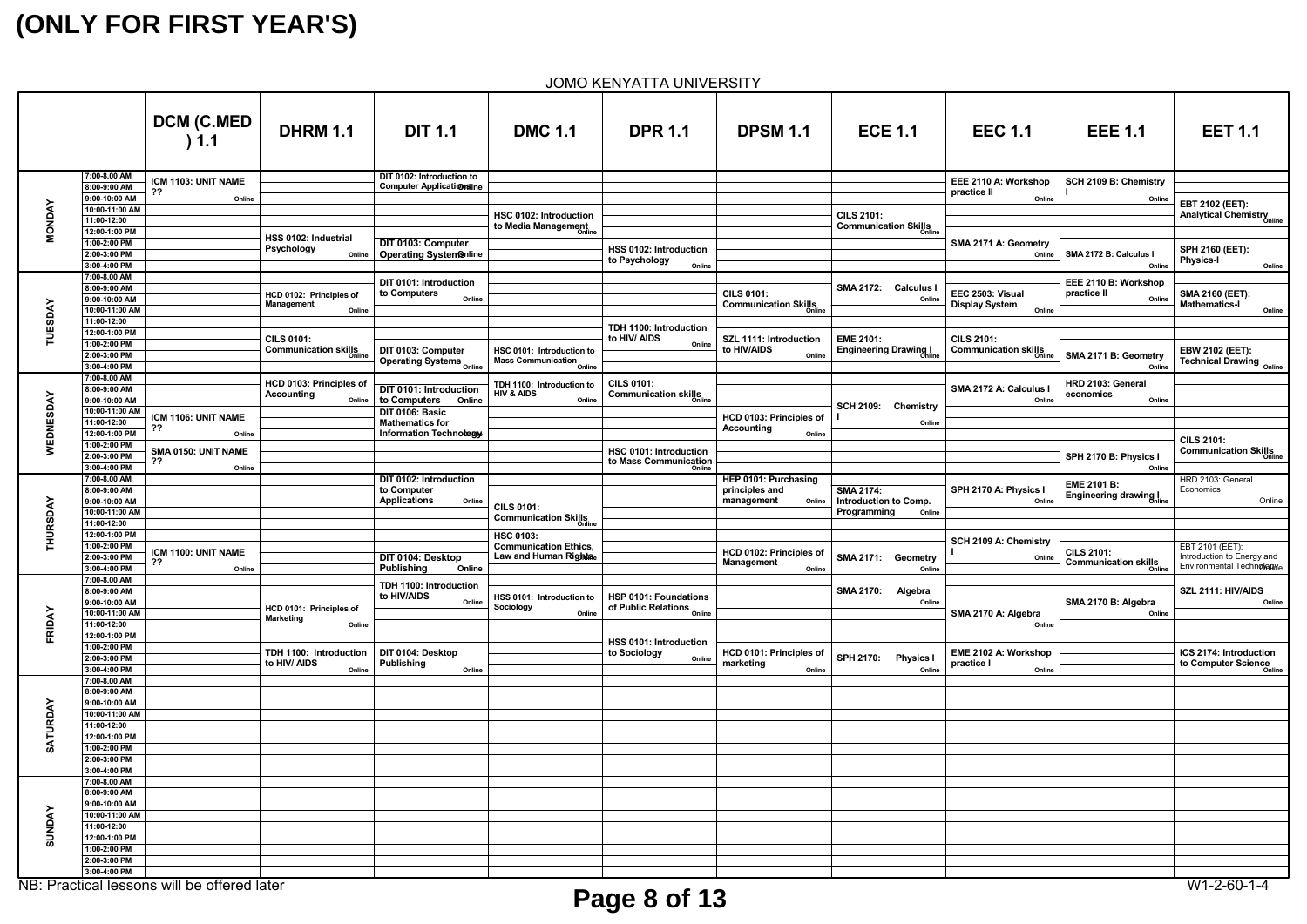JOMO KENYATTA UNIVERSITY

|                |                                                                                 | <b>EMG 1.1</b>                                                                                           | <b>EMM 1.1</b>                                                            | <b>EMR 1.1</b>                                                                                                               | <b>EMT 1.1</b>                                                           | <b>ETI 1.1</b>                                          | <b>GEGIS 1.1</b>                                                                  | <b>GEOPHY 1.1</b>                                      | <b>GIS 1.1</b>                                      | <b>IB 1.1</b>                                                        | <b>IND. M 1.1</b>                                                      |
|----------------|---------------------------------------------------------------------------------|----------------------------------------------------------------------------------------------------------|---------------------------------------------------------------------------|------------------------------------------------------------------------------------------------------------------------------|--------------------------------------------------------------------------|---------------------------------------------------------|-----------------------------------------------------------------------------------|--------------------------------------------------------|-----------------------------------------------------|----------------------------------------------------------------------|------------------------------------------------------------------------|
|                | 7:00-8.00 AM<br>8:00-9:00 AM<br>9:00-10:00 AM<br>10:00-11:00 AM                 | SCH 2120: Physical and<br>Inorganic Chemistry<br>Online                                                  | SMA 2170 : Algebra<br>Online                                              | EMG 2102: Engineering Drawing I<br><b>MR. E.M MUNYAO</b><br>Online                                                           |                                                                          | <b>EMG 2102: Engineering</b><br>Drawing I<br>Online     | SCH 2109: Chemistry I<br>Online                                                   |                                                        | ICS 2174: Introduction<br>to Computer Science       | <b>HBB 2104: Cell &amp; Its</b><br>Ext. Env.<br>Online               | SMA 2111: CALCULUS<br>FOR INDUSTRY I<br>Online                         |
| <b>MONDAY</b>  | 11:00-12:00<br>12:00-1:00 PM<br>1:00-2:00 PM<br>2:00-3:00 PM<br>3:00-4:00 PM    | SMA 2172: Calculus I<br>PAM<br>Online                                                                    | EME 2106 : Workshop<br>processes and Practice                             | SPH 2173: Physics for<br>Engineers I<br>Online                                                                               | SPH 2173: Physics for<br><b>Engineers I</b><br>Online                    | SMA 2177: Applied<br>Geometry<br>Online                 | SMA 2171: Geometry<br>Online                                                      | SPH 2102: Geometrical<br><b>Optics</b><br>Online       | SCH 2109: Chemistry I<br>Online                     |                                                                      | <b>ICS 2100: INTRODUCTION</b><br>TO COMPUTER SYSTOMSne                 |
| <b>TUESDAY</b> | 7:00-8.00 AM<br>8:00-9:00 AM<br>9:00-10:00 AM<br>10:00-11:00 AM<br>11:00-12:00  | ICS 2174: Introduction to<br><b>Computer Science</b><br>Online                                           | SPH 2170 : Physics I<br>Online                                            | SZL 2111: HIV/AIDS<br>Online                                                                                                 | EMG 2102: Engineering<br>Drawing I<br>Online                             | SMA 2172: Calculus<br>Online                            | EGS 2101: Geophysical<br><b>Environment</b><br>Online                             | SMA 2101: Calculus I<br>Online                         | SMA 2170: Algebra<br>Online                         | <b>CILS 2101:</b>                                                    | <b>ICS 2100: INTRODUCTION</b><br>TO COMPUTER SYSTOMSne                 |
|                | 12:00-1:00 PM<br>1:00-2:00 PM<br>2:00-3:00 PM<br>3:00-4:00 PM                   | SMA 2170: Algebra<br><b>PAM</b><br>Online                                                                | <b>SMA 2174 :</b><br>Introduction to<br><b>Computer Science Online</b>    | SMA 2177: Applied Geometry<br><b>MR. W. NDUNGU</b><br>Online                                                                 | SMA 2172: Calculus I<br>Online                                           |                                                         |                                                                                   | SMA 2104: Mathematics<br>for Sciences<br>Online        | SMA 2172: Calculus I<br>Online                      | Communication Skills                                                 | <b>SMA 2104:</b><br><b>MATHEMATICS FOR</b><br><b>SCIENCE</b><br>Online |
| WEDNESDAY      | 7:00-8.00 AM<br>8:00-9:00 AM<br>9:00-10:00 AM<br>10:00-11:00 AM<br>11:00-12:00  | SMA 2177: Applied Geometry<br><b>PAM</b><br>Online<br>SMA 2177: Applied Geometry<br><b>PAM</b><br>Online | SZL 2111 : HIV/AIDS<br>Online                                             | SCH 2120: Physical and<br>Inorganic Chemistry<br>Online                                                                      | SMA 2170: Algebra<br>Online                                              | SMA 2170: Algebra<br>Online                             | ICS 2174: Introduction to<br><b>Computer Science</b><br>Online                    | ICS 2110: Information<br><b>Technology I</b><br>Online |                                                     | SCH 2102: Physical<br><b>Chemistry I</b><br>Online                   | <b>SPH 2130:</b><br><b>INTRODUCTION TO</b><br><b>PHYSICS</b><br>Online |
|                | 12:00-1:00 PM<br>1:00-2:00 PM<br>2:00-3:00 PM<br>3:00-4:00 PM<br>7:00-8.00 AM   | SMA 2172: Calculus I<br><b>PAM</b><br>Online<br>SMA 2170: Algebra                                        | SMA 2172 : Calculus I<br>Online                                           | SMA 2170: Algebra<br>MS. J. THIONGO<br>Online<br>SMA 2170: Algebra<br>MS. J. THIONGO<br>Online<br>SMA 2177: Applied Geometry | ICS 2174: Introduction<br>to Computer Science<br><sub>Online</sub>       | SPH 2170: Physics I<br>Online                           | SMA 2172: Calculus I<br>Online                                                    | SCH 2102: Physical<br>Online<br><b>Chemistry I</b>     | SPH 2170: Physics I<br>Online                       | SZL 2111: HIV/AIDS<br>Online<br>HBB 2100: Structure of               | SZL 2111: HIV/AIDS<br>Online<br><b>CILS 2101:</b>                      |
| THURSDAY       | 8:00-9:00 AM<br>9:00-10:00 AM<br>10:00-11:00 AM<br>11:00-12:00                  | <b>PAM</b><br>Online<br>SPH 2173: Physics for<br>Engineers I                                             | <b>CILS 2101</b><br>Communication Skills                                  | <b>MR. W. NDUNGU</b><br>Online<br><b>CILS 2101:</b>                                                                          |                                                                          | <b>CILS 2101:</b><br>$CnC = 18$<br>Communication skills | EGE 2525: Environmental<br>Impact Assessment&<br>Environmental Audit Online       | SZL 2111: HIV and AIDs<br>Online                       | SMA 2171: Geometry<br>Online                        | <b>Biomolecules</b><br>Online                                        | <b>COMMUNICATION</b><br><b>SKILLS</b><br>Online                        |
|                | 12:00-1:00 PM<br>1:00-2:00 PM<br>2:00-3:00 PM<br>3:00-4:00 PM<br>7:00-8.00 AM   | Online<br>E2EDI(ISDETP<br>Weramwenja<br>Online                                                           | <b>EME 2101 :</b><br><b>Engineering Drawing</b><br>and Design I<br>Online | <b>Communication Skills</b><br><sub>Online</sub><br>ICS 2174: Introduction to                                                | SMA 2177: Applied<br>Geometry<br>Online                                  | HRD 2106: General<br>Economics.<br>Online               |                                                                                   |                                                        | <b>CILS 2101:</b><br>CILO 2<br>Communication Skills | SMA 2104: Mathematics<br>for Science<br>Online<br>SBT 2103: Cellular | SCH 2120: CHEMISTRY<br>Online                                          |
| FRIDAY         | 8:00-9:00 AM<br>9:00-10:00 AM<br>10:00-11:00 AM<br>11:00-12:00                  | <b>CILS 2101:</b><br><b>CILU 2.10.1</b><br>Communication Skills                                          | SCH 2102 : Chemistry I<br>Online                                          | <b>Computer Science</b>                                                                                                      | ECH 2120: Physical<br>and Inorganic<br>Online   Chemistry<br>Online      | SCH 2102: Chemistry I.<br>Online                        | <b>CILS 2101</b><br><b>CILU 2101</b><br>Communication Skills<br><sup>Online</sup> | SPH 2100: Mechanics I<br>Online                        | EGS 2101: Geophysical<br>Environment<br>Online      | <b>Basic of Life Online</b>                                          | HBC 2112: BUSINESS<br><b>LAWI</b><br>Online                            |
|                | 12:00-1:00 PM<br>1:00-2:00 PM<br>2:00-3:00 PM<br>3:00-4:00 PM<br>7:00-8.00 AM   | SZL 2111: HIV/AIDS<br>Online                                                                             |                                                                           | SMA 2172: Calculus I<br><b>MR. J. NDIRANGU</b><br>Online<br>SMA 2172: Calculus I<br><b>MR. J. NDIRANGU</b><br>Online         | <b>CILS 2101:</b><br><b>COMMUNICATION Skills</b><br>Communication Skills |                                                         | SMA 2170: Algebra<br>Online                                                       | <b>CILS 2101:</b><br><b>COMMUNICATION Skills</b>       |                                                     | SCH 2100 : Atomic<br><b>Structure</b><br>Online                      | <b>SMA 2113: BASIC</b><br><b>INDUSTRIAL</b><br>MATHEMATICS I Online    |
|                | 8:00-9:00 AM<br>9:00-10:00 AM<br>10:00-11:00 AM<br>11:00-12:00                  |                                                                                                          |                                                                           |                                                                                                                              |                                                                          |                                                         |                                                                                   |                                                        |                                                     |                                                                      |                                                                        |
| SATURDAY       | 12:00-1:00 PM<br>1:00-2:00 PM<br>2:00-3:00 PM<br>3:00-4:00 PM<br>7:00-8.00 AM   |                                                                                                          |                                                                           |                                                                                                                              |                                                                          |                                                         |                                                                                   |                                                        |                                                     |                                                                      |                                                                        |
| SUNDAY         | 8:00-9:00 AM<br>9:00-10:00 AM<br>10:00-11:00 AM<br>11:00-12:00<br>12:00-1:00 PM |                                                                                                          |                                                                           |                                                                                                                              |                                                                          |                                                         |                                                                                   |                                                        |                                                     |                                                                      |                                                                        |
|                | 1:00-2:00 PM<br>2:00-3:00 PM<br>3:00-4:00 PM                                    | NB: Practical lessons will be offered later                                                              |                                                                           |                                                                                                                              |                                                                          | $\sim$ $\sim$ $\sim$ $\sim$ $\sim$ $\sim$               |                                                                                   |                                                        |                                                     |                                                                      | $W1 - 2 - 60 - 1 - 4$                                                  |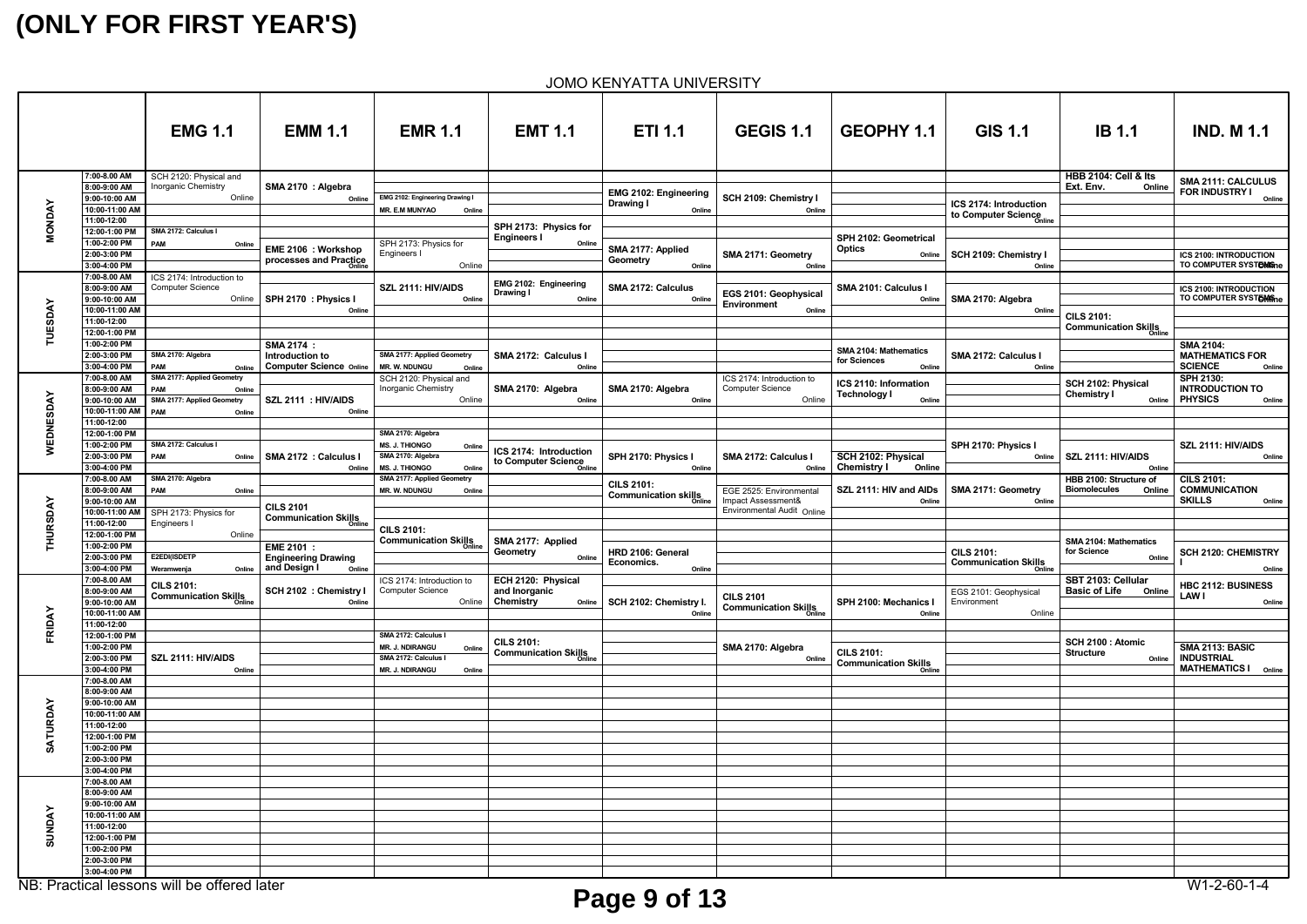NB: Practical lessons will be offered later W1-2-60-1-4

|               |                                                                 | <b>LRPM 1.1</b>                                                       | <b>MB 1.1</b>                                                                            | <b>MBCHB 1.1</b>               | <b>MCS 1.1</b>                                                                                                           | <b>MHORT 1.1</b>                                                    | <b>MICRO 1.1</b>                                                                   | <b>MLANDCON</b><br>1.1                                              | <b>MLS 1.1</b>                                             |
|---------------|-----------------------------------------------------------------|-----------------------------------------------------------------------|------------------------------------------------------------------------------------------|--------------------------------|--------------------------------------------------------------------------------------------------------------------------|---------------------------------------------------------------------|------------------------------------------------------------------------------------|---------------------------------------------------------------------|------------------------------------------------------------|
|               | 7:00-8.00 AM<br>8:00-9:00 AM<br>9:00-10:00 AM<br>10:00-11:00 AM | ALP 2101: Principles of<br><b>Agriculture</b><br>Online               | <b>HBB 2104: Cell &amp; Its</b><br>Ext. Env.<br>Online                                   | <b>MBCHB: UNIT 3</b><br>Online | <b>ICS 2100: INTRODUCTION</b><br>TO COMPUTER SYSTOMEne<br><b>ICS 2100: INTRODUCTION</b><br>TO COMPUTER SYSTOMEne         | AHS 3101: Statistics<br>and Experimental<br><b>Design</b><br>Online | <b>SMA 2104: Mathematics</b><br>for Sciences<br>Online                             | AGS 3102: Research                                                  | MLS 2104: Human<br>Anatomy<br>On                           |
| <b>MONDAY</b> | 11:00-12:00<br>12:00-1:00 PM<br>1:00-2:00 PM<br>2:00-3:00 PM    | SCH 2107: Inorganic                                                   | SZL 2111: HIV/AIDS<br>Online                                                             | <b>MBCHB: UNIT 9</b>           | ICS 2102 : INTRODUCTION TO<br><b>COMPUTER PROGRAMMINGING</b><br>SMA 2100 : DISCRETE                                      | AHS 3106: Advanced                                                  | <b>CILS 2101:</b>                                                                  | Methodology<br>Online                                               | SZL 2111: HIV/AIDS                                         |
|               | 3:00-4:00 PM<br>7:00-8.00 AM<br>8:00-9:00 AM                    | <b>Chemistry</b><br>Online                                            |                                                                                          | Online                         | <b>MATHEMATICS</b><br>Online<br>ICS 2102 : INTRODUCTION TO<br><b>COMPUTER PROGRAMMINGING</b>                             | Topics in Horticulture                                              | <b>Comunication Skills</b><br><b>Comunication Skills</b><br>SBT 2172: Cell Biology |                                                                     | $\circ$<br><b>MLS 2111:</b><br><b>Biochemistry I</b><br>On |
| TUESDAY       | 9:00-10:00 AM<br>10:00-11:00 AM<br>11:00-12:00                  | HRD 2103: General                                                     |                                                                                          | <b>MBCHB: UNIT 5</b><br>Online | SMA 2101 : CALCULUS                                                                                                      | AGS 3102: Research<br>Methodology<br>Online                         |                                                                                    |                                                                     |                                                            |
|               | 12:00-1:00 PM<br>1:00-2:00 PM<br>2:00-3:00 PM<br>3:00-4:00 PM   | <b>Economics</b><br>Online                                            | <b>CILS 2101:</b><br>CILO 2 iv<br>Communication Skills                                   | <b>MBCHB: UNIT 8</b><br>Online | Online<br><b>SCH 2110: CHEMISTRY</b><br>Online                                                                           |                                                                     | SBT 2179: Laboratory<br><b>Techniques and Safety I</b>                             | AHL 3103: Remote<br><b>Sensing and GIS</b><br>Online                | HRD 2102: Developmen<br>Studies & Social Ethics            |
|               | 7:00-8.00 AM<br>8:00-9:00 AM<br>9:00-10:00 AM<br>10:00-11:00 AM | SZL 2111: HIV/AIDS<br>Online                                          | SCH 2102: Physical<br><b>Chemistry I</b><br>Online                                       | <b>MBCHB: UNIT 6</b><br>Online | <b>CILS 2101:</b><br><b>COMMUNICATION</b><br><b>SKILLS</b><br>Online<br><b>SMA 2104:</b>                                 |                                                                     | SZL 2100: Invertebrate<br>Zoology<br>Online                                        | AHL 3110: Planting                                                  |                                                            |
| WEDNESDAY     | 11:00-12:00<br>12:00-1:00 PM<br>1:00-2:00 PM                    | SMA 2160: Mathematics                                                 | HBB 2102: Medical                                                                        |                                | <b>MATHEMATICS FOR</b><br><b>SCIENCE</b><br>Online                                                                       | AHS 3104: Advanced                                                  |                                                                                    | Design and<br>Management<br>Online                                  | <b>CILS 2101:</b>                                          |
|               | 2:00-3:00 PM<br>3:00-4:00 PM<br>7:00-8.00 AM<br>8:00-9:00 AM    | Online<br>ALP 2102: Introduction to<br><b>Land Resources Planning</b> | <b>Physiology I</b><br>Online<br>HBB 2100: Structure of<br><b>Biomolecules</b><br>Online | <b>MBCHB: UNIT 7</b>           | ICS 2102 : INTRODUCTION TO<br><b>COMPUTER PROGRAMMINGING</b><br><b>ICS 2101 : COMPUTER</b><br><b>ORGANIZATION Online</b> | <b>Biochemistry</b><br>Online                                       |                                                                                    |                                                                     | <b>Communication Skill</b>                                 |
| THURSDAY      | 9:00-10:00 AM<br>10:00-11:00 AM<br>11:00-12:00                  | &Mgt<br>Online                                                        |                                                                                          | Online                         | <b>ICS 2100: INTRODUCTION</b><br>TO COMPUTER SYSTOMEne                                                                   |                                                                     | SCH 2100: Atomic<br><b>Structure</b><br>Online                                     | AHL 3101 : Landscape<br><b>Design and Environmental</b>             |                                                            |
|               | 12:00-1:00 PM<br>1:00-2:00 PM<br>2:00-3:00 PM                   | <b>CILS 2101:</b><br><b>Communication Skills</b>                      | SMA 2104: Mathematics<br>for Science<br>Online                                           | <b>MBCHB: UNIT 2</b>           | ICS 2101 : COMPUTER<br><b>ORGANIZATION Online</b><br>ICS 2102 : INTRODUCTION TO<br>COMPUTER PROGRAMMINGING               | AHS 3102: Advanced<br><b>Plant Physiology</b>                       |                                                                                    | <b>Aesthetics</b><br>Online                                         | MLS 2102: Physics For<br><b>Medical Sciences</b> On        |
|               | 3:00-4:00 PM<br>7:00-8.00 AM<br>8:00-9:00 AM<br>9:00-10:00 AM   | SPH 2160: Physics I<br>Online                                         |                                                                                          | Online<br><b>MBCHB: UNIT 4</b> | SZL 2111: HIV/AIDS<br>Online                                                                                             | Online                                                              | SZL 2111: HIV/AIDS<br>Online                                                       | AHL 3102: Landscape<br><b>Ecology and</b><br>Conservation<br>Online | MLS 2100: Mathemat                                         |
| FRIDAY        | 10:00-11:00 AM<br>11:00-12:00<br>12:00-1:00 PM                  |                                                                       | SCH 2100 : Atomic                                                                        | Online                         | ICS 2101 : COMPUTER<br><b>ORGANIZATION Online</b><br><b>ICS 2100: INTRODUCTION</b>                                       | <b>AHS 3103: Plant</b><br><b>Nutrition</b><br>Online                |                                                                                    |                                                                     | For Medical Sciences                                       |
|               | 1:00-2:00 PM<br>2:00-3:00 PM<br>3:00-4:00 PM                    | ICS 2110: Information<br><b>Technology</b><br>Online                  | <b>Structure</b><br>Online                                                               | <b>MBCHB: UNIT 1</b><br>Online | TO COMPUTER SYSTOMEne<br><b>ICS 2101 : COMPUTER</b><br><b>ORGANIZATION Online</b>                                        |                                                                     | <b>SBT 2170: Microbial</b><br><b>Diversity</b><br>Online                           | AGS 3101: Statistics<br>and Experimental<br>Design<br>Online        | MLS 2105: Human<br><b>Physiology I</b><br>On               |
|               | 7:00-8.00 AM<br>8:00-9:00 AM<br>9:00-10:00 AM<br>10:00-11:00 AM |                                                                       |                                                                                          |                                |                                                                                                                          |                                                                     |                                                                                    |                                                                     |                                                            |
| SATURDAY      | 11:00-12:00<br>12:00-1:00 PM<br>1:00-2:00 PM                    |                                                                       |                                                                                          |                                |                                                                                                                          |                                                                     |                                                                                    |                                                                     |                                                            |
|               | 2:00-3:00 PM<br>3:00-4:00 PM<br>7:00-8.00 AM<br>8:00-9:00 AM    |                                                                       |                                                                                          |                                |                                                                                                                          |                                                                     |                                                                                    |                                                                     |                                                            |
| <b>SUNDAY</b> | 9:00-10:00 AM<br>10:00-11:00 AM<br>11:00-12:00                  |                                                                       |                                                                                          |                                |                                                                                                                          |                                                                     |                                                                                    |                                                                     |                                                            |
|               | 12:00-1:00 PM<br>1:00-2:00 PM<br>2:00-3:00 PM<br>3:00-4:00 PM   |                                                                       |                                                                                          |                                |                                                                                                                          |                                                                     |                                                                                    |                                                                     |                                                            |

| <b>NDCON</b><br>1.1                   | <b>MLS 1.1</b>                                                        | <b>MMB 1.1</b>                                                                            | <b>MPBREED</b><br>1.1                                                          |
|---------------------------------------|-----------------------------------------------------------------------|-------------------------------------------------------------------------------------------|--------------------------------------------------------------------------------|
| : Research<br>ogy                     | MLS 2104: Human<br>Anatomy<br>Online                                  | <b>MMB 2106:</b><br><b>MATHEMATICS FOR</b><br><b>BIOMEDICAL SCIENCERine</b>               |                                                                                |
| Online                                | SZL 2111: HIV/AIDS<br>Online                                          | ICS 2110:<br><b>INFORMATION</b><br><b>TECHNOLOGY 1</b><br>Online                          | AHB 3103: Advanced<br><b>Plant Cell and Tissue</b><br><b>Culture</b><br>Online |
|                                       | <b>MLS 2111:</b><br><b>Biochemistry I</b><br>Online                   | MMB 2101: PRINCIPLES OF<br>MEDICAL MICROBIOLOGY<br>DR. C. MAROBE<br>MMB 2104: HUMAN       | AHB 3102: Plant<br><b>Breeding Project</b><br>Online                           |
| : Remote<br>งnd GIS                   | HRD 2102: Development<br><b>Studies &amp; Social Ethics</b>           | <b>ANATOMY AND</b><br><b>PHYSIOLOGY</b><br>Online                                         | AGS 3102: Research<br>Methodology<br>Online                                    |
| Online                                | Online                                                                | SZL 2111: HIV/AIDS                                                                        | AHB 3101: Plant Variety<br><b>Selection</b><br>Online                          |
| : Planting<br>١d<br>ıent<br>Online    | <b>CILS 2101:</b><br><b>Communication Skills</b><br>Online            | Online                                                                                    |                                                                                |
| : Landscape                           |                                                                       | <b>CILS 2101:</b>                                                                         |                                                                                |
| d Environmental<br>Online             | MLS 2102: Physics For<br><b>Medical Sciences Online</b>               | <b>COMMUNICATION</b><br><b>SKILLS</b><br>Online                                           |                                                                                |
| : Landscape<br>and<br>ıtion<br>Online | <b>MLS 2100: Mathematics</b><br><b>For Medical Sciences</b><br>Online | MMB 2103: MEDICAL<br>INSTRUMENTATION<br>Online                                            |                                                                                |
| : Statistics<br>rimental<br>Online    | MLS 2105: Human<br><b>Physiology I</b><br>Online                      | MMB 2100: INTRODUCTION TO<br><b>MEDICAL LABORATORY SAFETY</b><br>MAD PRATENTRES<br>Online | <b>AGS 3101: Statistics</b><br>and Experimental<br>Design<br>Online            |
|                                       |                                                                       |                                                                                           |                                                                                |
|                                       |                                                                       |                                                                                           |                                                                                |
|                                       |                                                                       |                                                                                           |                                                                                |
|                                       |                                                                       |                                                                                           |                                                                                |
|                                       |                                                                       |                                                                                           | $10/4$ $20/4$ $4$                                                              |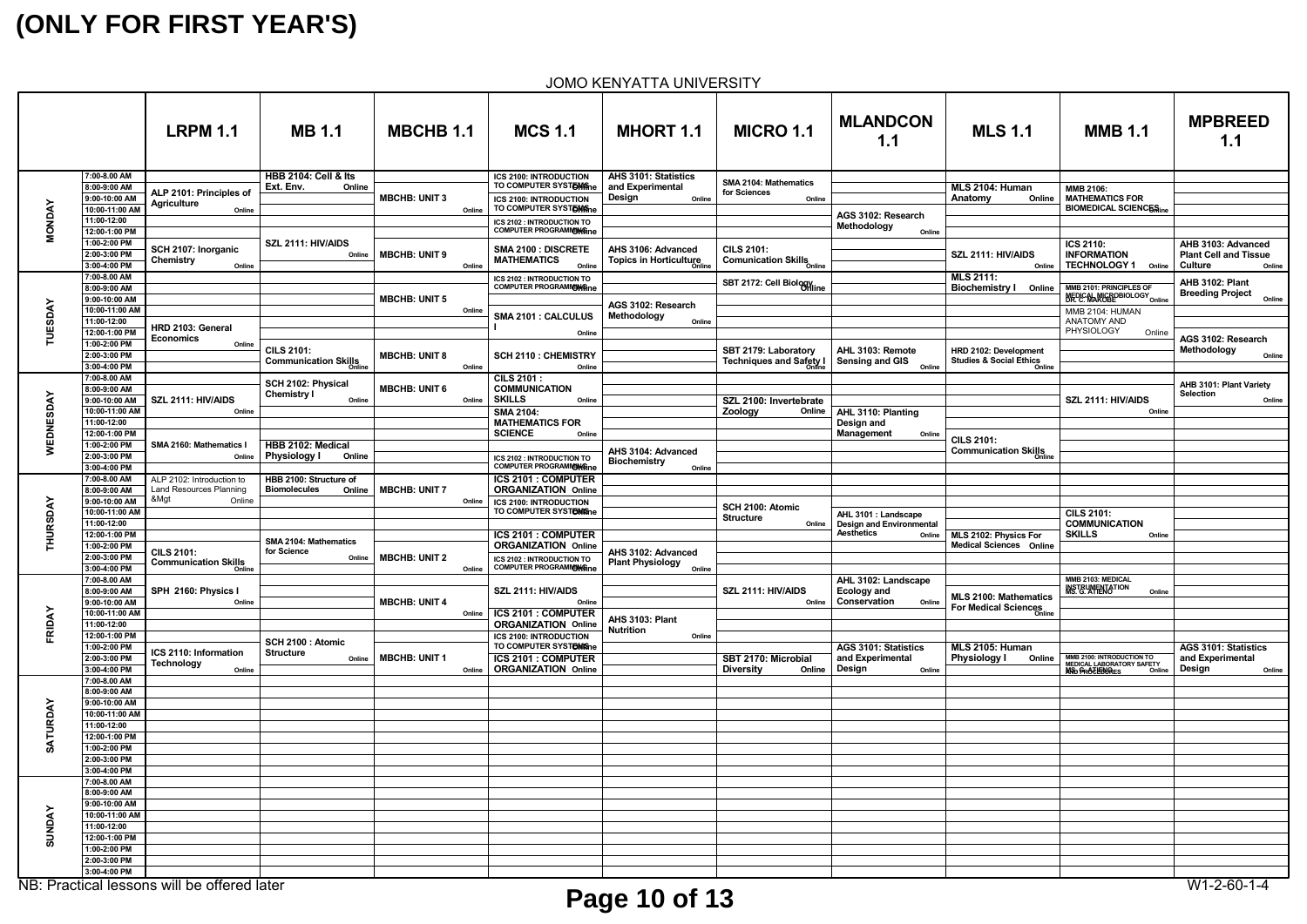|                |                                                |                                                               | <b>JOMO KENYATTA UNIVERSITY</b>                                                  |                                                        |                                                                        |                        |                                                                         |                                                                  |                                          |
|----------------|------------------------------------------------|---------------------------------------------------------------|----------------------------------------------------------------------------------|--------------------------------------------------------|------------------------------------------------------------------------|------------------------|-------------------------------------------------------------------------|------------------------------------------------------------------|------------------------------------------|
|                |                                                | <b>MPHEALTH</b><br>1.1                                        | <b>MSc. AER</b><br>1.1                                                           | MSc.<br><b>BIOCHEM</b><br>1.1                          | MSc.<br><b>BIOINFORM</b><br>1.1                                        | <b>MSc. BOT</b><br>1.1 | <b>MSc. EEE</b><br>1.1                                                  | <b>MSc. EEM</b><br>1.1                                           | <b>MSc</b>                               |
|                | 7:00-8.00 AM<br>8:00-9:00 AM                   |                                                               | <b>AER 3111: Instituional</b><br>and behavioral                                  | <b>HBB 3102:</b>                                       |                                                                        |                        | EEE 3111: Project<br>Design and                                         |                                                                  | <b>EMT 3107:</b>                         |
| <b>MONDAY</b>  | 9:00-10:00 AM<br>10:00-11:00 AM                | AGS 3101: Statistics                                          | <b>Economics</b><br>Online                                                       | <b>Bioinformatics</b><br>Online                        |                                                                        |                        | <b>Management</b><br>Online                                             |                                                                  | <b>MATHS</b>                             |
|                | 11:00-12:00<br>12:00-1:00 PM                   | and Experimental<br>Design<br>Online                          |                                                                                  |                                                        | HBB 3204: Genome                                                       |                        |                                                                         |                                                                  |                                          |
|                | 1:00-2:00 PM<br>2:00-3:00 PM                   |                                                               | <b>AER 3102: Mathematics</b><br>for Economists                                   |                                                        | <b>Structure and</b><br>organization<br>Online                         |                        |                                                                         | AGS 3101: Statistics and<br><b>Experimental Design</b>           | <b>EMT 3101:</b><br><b>ENG. &amp; NA</b> |
|                | 3:00-4:00 PM<br>7:00-8.00 AM                   | AHP 3105 : Analytical                                         | Online                                                                           |                                                        |                                                                        |                        |                                                                         | Online                                                           |                                          |
| <b>TUESDAY</b> | 8:00-9:00 AM<br>9:00-10:00 AM                  | <b>Techniques in Plant</b><br><b>Health Science</b><br>Online |                                                                                  |                                                        |                                                                        |                        | EEE 3100: Engineering                                                   |                                                                  |                                          |
|                | 10:00-11:00 AM<br>11:00-12:00                  |                                                               | <b>AER 3107: Production</b><br><b>Economics</b>                                  | HBB 3104: Biochem of<br><b>Nucleic Acids</b><br>Online | HBB 3206:                                                              |                        | <b>Mathematics</b><br>Online                                            |                                                                  |                                          |
|                | 12:00-1:00 PM                                  |                                                               | Online                                                                           |                                                        | <b>Fundamentals of</b>                                                 |                        |                                                                         |                                                                  |                                          |
|                | 1:00-2:00 PM<br>2:00-3:00 PM<br>3:00-4:00 PM   | AHP 3113: Advanced<br>Pathology<br>Online                     |                                                                                  | HBB 3109: Advanced<br>Biotechnology                    | <b>Bioinformatics</b><br>Online                                        |                        |                                                                         | AGS 3102: Research<br>Methodology<br>Online                      |                                          |
|                | 7:00-8.00 AM                                   |                                                               |                                                                                  | Online                                                 |                                                                        |                        |                                                                         |                                                                  |                                          |
|                | 8:00-9:00 AM                                   |                                                               | AER 3123: Agricultural                                                           |                                                        |                                                                        |                        |                                                                         |                                                                  | <b>EMT 3102:</b><br><b>CAM/CAD</b>       |
| WEDNESDAY      | 9:00-10:00 AM<br>10:00-11:00 AM<br>11:00-12:00 |                                                               | <b>Marketing and Price</b><br><b>Analysis</b><br>Online                          | HBB 3106: Medical<br><b>Biochemistry</b>               | HBB 3201:<br><b>Fundamentals of</b><br><b>Molecular Biology Online</b> |                        | EEE 3121: Advanced<br><b>Power System Analysis</b>                      |                                                                  |                                          |
|                | 12:00-1:00 PM                                  |                                                               |                                                                                  | Online                                                 |                                                                        |                        |                                                                         |                                                                  |                                          |
|                | 1:00-2:00 PM<br>2:00-3:00 PM                   |                                                               | AER 3103: Statistics for                                                         |                                                        |                                                                        |                        |                                                                         | AEE 3101: Air and Noise<br><b>Pollution Control</b>              |                                          |
|                | 3:00-4:00 PM                                   |                                                               | <b>Economics</b><br>Online                                                       |                                                        |                                                                        |                        |                                                                         | Online                                                           |                                          |
|                | 7:00-8.00 AM<br>8:00-9:00 AM<br>9:00-10:00 AM  | AHP 3103: Seminars                                            | AER 3104: Issues in<br><b>Agricultural and</b><br><b>Applied Economicsonline</b> |                                                        |                                                                        |                        | EEE 3101: Linear<br><b>Systems Theory</b><br>Online                     | AEE 3102: Solid Waste<br>Engineering and<br>Management<br>Online | <b>EMT 3108:</b><br><b>CONTROL</b>       |
| THURSDAY       | 10:00-11:00 AM                                 | Online                                                        |                                                                                  |                                                        | SMA 3210: Mathematics<br>for Bioscientists                             |                        |                                                                         |                                                                  |                                          |
|                | 11:00-12:00<br>12:00-1:00 PM                   |                                                               |                                                                                  |                                                        | Online                                                                 |                        |                                                                         |                                                                  |                                          |
|                | 1:00-2:00 PM<br>2:00-3:00 PM                   | AGS 3102: Research<br>Methodology<br>Online                   | AER 3114: Agriculture                                                            |                                                        | HBB 3209: Research<br><b>Methods in</b>                                |                        |                                                                         |                                                                  |                                          |
|                | $3:00-4:00$ PM                                 |                                                               | and Rural Development<br>Online                                                  |                                                        | <b>Bioinformatics</b><br>Online                                        |                        |                                                                         |                                                                  |                                          |
|                | 7:00-8.00 AM<br>8:00-9:00 AM                   |                                                               | <b>AER 3101:</b><br><b>Microeconomics</b>                                        |                                                        | HBB 3203: Methods in<br><b>Mol. Biology</b>                            |                        | EEE 3114: Neural<br><b>Network and Fuzzy</b><br>Logic Techniques Online |                                                                  |                                          |
|                | 9:00-10:00 AM<br>10:00-11:00 AM                |                                                               | Online                                                                           |                                                        | Online                                                                 |                        |                                                                         |                                                                  |                                          |
| FRIDAY         | 11:00-12:00<br>12:00-1:00 PM                   |                                                               |                                                                                  | HBB 3110: Molecular<br>Entomology<br>Online            |                                                                        |                        |                                                                         | ASE 3105: Applied Remote<br>Sensing and GIS                      | <b>EME 3145:</b>                         |
|                | 1:00-2:00 PM<br>2:00-3:00 PM                   | AHP 3113: Pesticide<br><b>Science</b>                         |                                                                                  |                                                        |                                                                        |                        |                                                                         | Online                                                           | <b>MANUFAC</b><br><b>SYSTEMS</b>         |
|                | 3:00-4:00 PM<br>7:00-8.00 AM                   | Online                                                        |                                                                                  |                                                        |                                                                        |                        |                                                                         |                                                                  |                                          |
|                | 8:00-9:00 AM                                   |                                                               |                                                                                  |                                                        |                                                                        |                        |                                                                         |                                                                  |                                          |
| SATURDAY       | $9:00-10:00$ AM<br>10:00-11:00 AM              |                                                               |                                                                                  |                                                        |                                                                        |                        |                                                                         |                                                                  |                                          |
|                | 11:00-12:00                                    |                                                               |                                                                                  |                                                        |                                                                        |                        |                                                                         |                                                                  |                                          |
|                | 12:00-1:00 PM                                  |                                                               |                                                                                  |                                                        |                                                                        |                        |                                                                         |                                                                  |                                          |
|                | 1:00-2:00 PM<br>2:00-3:00 PM                   |                                                               |                                                                                  |                                                        |                                                                        |                        |                                                                         |                                                                  |                                          |
|                | 3:00-4:00 PM                                   |                                                               |                                                                                  |                                                        |                                                                        |                        |                                                                         |                                                                  |                                          |
|                | 7:00-8.00 AM                                   |                                                               |                                                                                  |                                                        |                                                                        |                        |                                                                         |                                                                  |                                          |
|                | 8:00-9:00 AM<br>9:00-10:00 AM                  |                                                               |                                                                                  |                                                        |                                                                        |                        |                                                                         |                                                                  |                                          |
|                | 10:00-11:00 AM                                 |                                                               |                                                                                  |                                                        |                                                                        |                        |                                                                         |                                                                  |                                          |
| <b>SUNDAY</b>  | 11:00-12:00                                    |                                                               |                                                                                  |                                                        |                                                                        |                        |                                                                         |                                                                  |                                          |
|                | 12:00-1:00 PM                                  |                                                               |                                                                                  |                                                        |                                                                        |                        |                                                                         |                                                                  |                                          |
|                | 1:00-2:00 PM<br>2:00-3:00 PM                   |                                                               |                                                                                  |                                                        |                                                                        |                        |                                                                         |                                                                  |                                          |
|                | 3:00-4:00 PM                                   |                                                               |                                                                                  |                                                        |                                                                        |                        |                                                                         |                                                                  |                                          |

NB: Practical lessons will be offered later W1-2-60-1-4

### **(ONLY FOR FIRST YEAR'S)**

### **Page 11 of 13**

| <b>MSc. EMT</b><br>1.1                                                      | <b>MSc. ENV/</b><br><b>ANALYT 1.1</b> | <b>MSc. FSN</b><br>1.1                                                                |
|-----------------------------------------------------------------------------|---------------------------------------|---------------------------------------------------------------------------------------|
| <b>EMT 3107: APPLIED</b><br><b>MATHS</b><br>Online                          | <b>SCH 3124</b><br>Online             | AFN 3113: Food and<br><b>Nutrition Security, Policy</b><br>and Program mgnt<br>Online |
| <b>EMT 3101: PRECISION</b><br>ENTESTS.<br>ENG. & NANOTECH <sub>Online</sub> |                                       |                                                                                       |
|                                                                             | <b>SCH 3133</b><br>Online             |                                                                                       |
|                                                                             | <b>SCH 3123</b><br>Online             | <b>AFN 3110: Nutritional</b><br><b>Chemistry and</b><br><b>Biochemistry</b><br>Online |
| <b>EMT 3102: ADVANCED</b><br><b>CAM/CAD</b><br>Online                       |                                       | AFN 3111: Nutrition and<br><b>Immunity</b><br>Online                                  |
|                                                                             | <b>SCH 3128</b><br>Online             |                                                                                       |
| EMT 3108: INTELL.<br><b>CONTROL &amp; ROBOTICS</b>                          |                                       | AFN 3111: Nutrition and<br><b>Immunity</b><br>Online                                  |
|                                                                             |                                       | <b>AFN 3110: Nutritional</b>                                                          |
| <b>EME 3145:</b><br><b>MANUFACTURING</b><br>SYSTEMS<br>Online               | <b>SCH 3126</b><br>Online             | <b>Chemistry and</b><br><b>Biochemistry</b><br>Online                                 |
|                                                                             |                                       |                                                                                       |
|                                                                             |                                       |                                                                                       |
|                                                                             |                                       |                                                                                       |
|                                                                             |                                       |                                                                                       |
|                                                                             |                                       | M/126011                                                                              |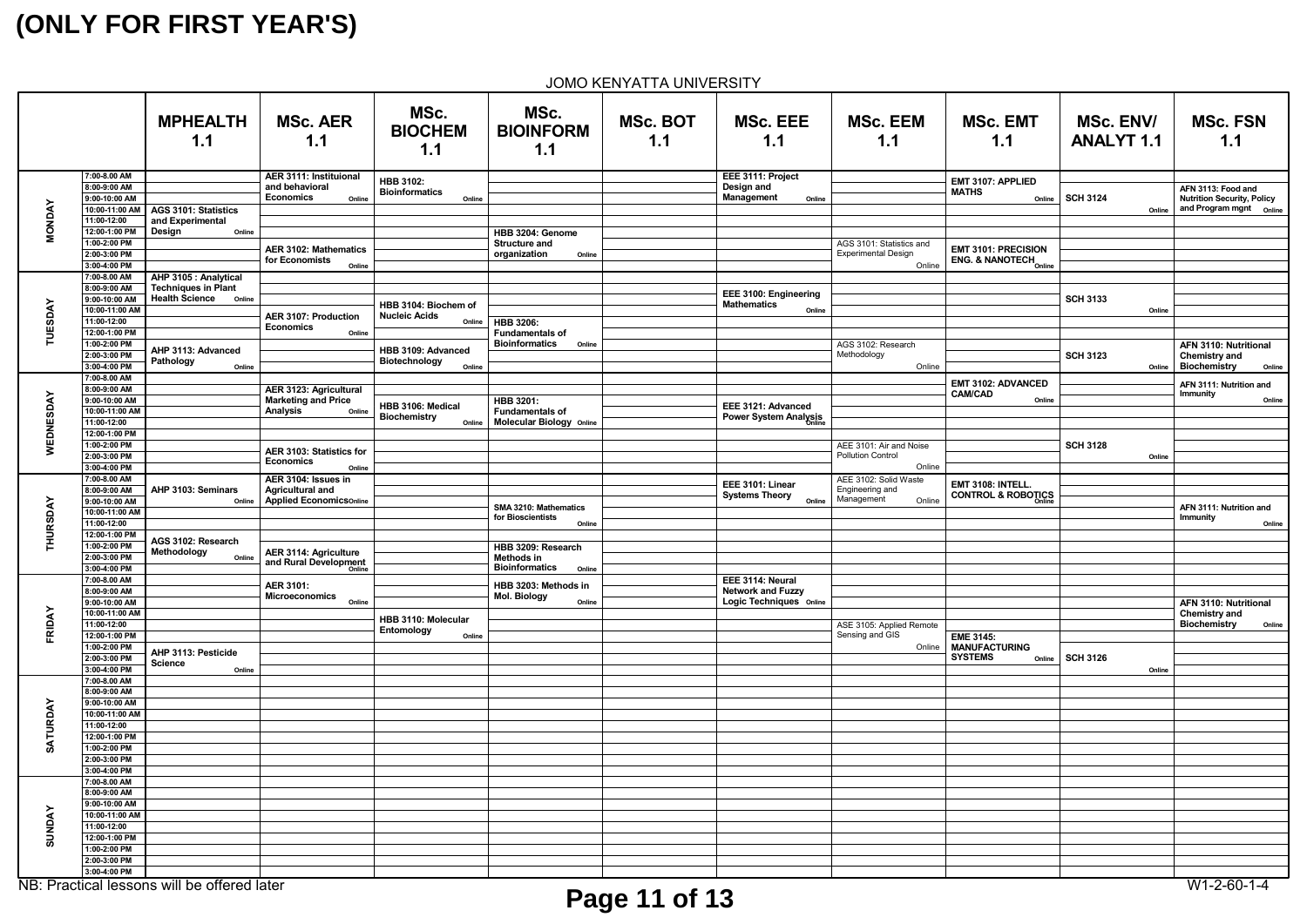| <b>JOMO KENYATTA UNIVERSITY</b> |  |
|---------------------------------|--|
|---------------------------------|--|

NB: Practical lessons will be offered later W1-2-60-1-4

|                |                                                                 | MSc. FST 1.1 $\vert$                                                   | <b>MSc. GIS 1.1</b> | <b>MSC. IBR</b>                                                 | MSc.<br><b>INFECT. DIS.</b><br>1.1                                                   | <b>MSc. MLS</b><br>1.1                                                                     | <b>MSc. MMB</b><br>1.1                                                 | MSc.<br><b>PHYSIO</b>               | MSc.<br><b>PHYSIC</b><br><b>TRPY1</b>                                              |
|----------------|-----------------------------------------------------------------|------------------------------------------------------------------------|---------------------|-----------------------------------------------------------------|--------------------------------------------------------------------------------------|--------------------------------------------------------------------------------------------|------------------------------------------------------------------------|-------------------------------------|------------------------------------------------------------------------------------|
|                | 7:00-8.00 AM<br>8:00-9:00 AM<br>9:00-10:00 AM                   | AFS 3120 : Advanced<br>food chemistry and<br>toxicology<br>Online      |                     | IBR 3109: Animal                                                | <b>MMB 3102:</b><br><b>MOLECULAR</b><br><b>EPIDEMIOLOGY</b><br>Online                |                                                                                            |                                                                        | <b>MSc. in Physiology</b><br>Online |                                                                                    |
| <b>MONDAY</b>  | 10:00-11:00 AM<br>11:00-12:00<br>12:00-1:00 PM                  |                                                                        |                     | <b>Biotechnology and Tissue</b><br>Culture<br>Online            |                                                                                      |                                                                                            | TID 3104 :<br><b>BIOSTATISTICS AND</b>                                 | <b>MSc. in Physiology</b><br>Online |                                                                                    |
|                | 1:00-2:00 PM<br>2:00-3:00 PM<br>3:00-4:00 PM                    | AFS 3123 : Physical<br>properties of food<br><sub>Online</sub>         |                     |                                                                 |                                                                                      | TID 3102: Epidemiology<br>Online                                                           | <b>DEMOGRAPHY</b><br>Online                                            | <b>MSc. in Physiology</b><br>Online | MPT 3106 : Systems<br><b>Screening - Differenti</b><br><b>Diagnosis in Physiot</b> |
|                | 7:00-8.00 AM<br>8:00-9:00 AM<br>9:00-10:00 AM                   | AFS 3128 : Advanced<br>postharvest biology<br>and technology<br>Online |                     | IBR 3119: Seminars &<br><b>Report Writing</b>                   | MMB 3110: Vaccine<br>manufacturing and Quality<br><b>Control Processes</b><br>Online | MLS 3130: Disease<br>Surveillance and                                                      |                                                                        | <b>MSc. in Physiology</b><br>Online | MPT 3104 :                                                                         |
| <b>TUESDAY</b> | 10:00-11:00 AM<br>11:00-12:00<br>12:00-1:00 PM                  | AFS 3128 : Advanced<br>postharvest biology<br>and technology<br>Online |                     | Online                                                          |                                                                                      | <b>Outbreak Investication</b> e                                                            |                                                                        | <b>MSc. in Physiology</b><br>Online | Radiological Ima<br>and Diagnosis                                                  |
|                | 1:00-2:00 PM<br>2:00-3:00 PM<br>3:00-4:00 PM                    | AFS 3120 : Advanced<br>food chemistry and<br>toxicology<br>Online      |                     | IBR 3120: Biostatistics<br>and Experimental<br>design<br>Online | MMB 3106: GENERAL<br><b>MECHANISMS OF</b><br>MICROBIAL PATHOLOGIY <sub>ne</sub>      |                                                                                            | TID 3101: COMPUTER<br><b>APPLICATION IN</b><br><b>HEALTH</b><br>Online | <b>MSc. in Physiology</b><br>Online |                                                                                    |
|                | 7:00-8.00 AM<br>8:00-9:00 AM<br>9:00-10:00 AM                   | AFS 3121 : Advanced<br>food microbiology and<br>safety<br>Online       |                     | IBR 3104: Biopolicy,                                            | <b>MMB 3101:</b><br><b>DIAGNOSTIC</b>                                                |                                                                                            | <b>TID 3103:</b><br><b>EPIDEMIOLOGY</b><br>Online                      | <b>MSc. in Physiology</b><br>Online | <b>MPT 3116:</b><br><b>Rehabilitation of</b>                                       |
| WEDNESDAY      | 10:00-11:00 AM<br>11:00-12:00<br>12:00-1:00 PM                  |                                                                        |                     | <b>Biosafety &amp; Bioethics</b><br>Online                      | <b>METHODS</b><br>Online                                                             |                                                                                            |                                                                        | <b>MSc. in Physiology</b><br>Online | <b>Movement</b>                                                                    |
|                | 1:00-2:00 PM<br>2:00-3:00 PM<br>3:00-4:00 PM                    |                                                                        |                     |                                                                 |                                                                                      | <b>MLS 3131: Good</b><br><b>Clinical Public Health</b><br><b>Laboratory Practiceonline</b> | <b>TMM 3100</b><br><b>PATHOGENIC</b><br><b>MICROBIOLOGY</b><br>Online  | <b>MSc. in Physiology</b><br>Online |                                                                                    |
|                | 7:00-8.00 AM<br>8:00-9:00 AM<br>9:00-10:00 AM                   | AFS 3123 : Physical<br>properties of food<br><sub>Online</sub>         |                     | IBR 3107: Genetic                                               |                                                                                      | TID 3103: Biostatistics<br>Online                                                          | TMM 3112: MEDICAL<br><b>VIROLOGY 1</b>                                 | <b>MSc. in Physiology</b><br>Online | MPT 3105: Evidence-<br><b>Physiotherapy Practi</b><br>(Systematic Reviews)         |
| THURSDAY       | 10:00-11:00 AM<br>11:00-12:00<br>12:00-1:00 PM                  |                                                                        |                     | <b>Transformation of plants</b><br>Online                       |                                                                                      | TID 3100: Research<br>Methodology                                                          | Online                                                                 | <b>MSc. in Physiology</b><br>Online | MPT 3117: Neuro-Musci                                                              |
|                | 1:00-2:00 PM<br>2:00-3:00 PM<br>3:00-4:00 PM                    | AFS 3103: Applied<br>human nutrition<br>Online                         |                     |                                                                 | MMB 3103: ADVANCED<br><b>IMMUNOLOGY</b><br>Online                                    | Online                                                                                     |                                                                        | <b>MSc. in Physiology</b><br>Online | al Dysfunctions-Lower                                                              |
|                | 7:00-8.00 AM<br>8:00-9:00 AM<br>9:00-10:00 AM<br>10:00-11:00 AM |                                                                        |                     | IBR 3102: Molecular<br>Biotechnology                            | TID 3100: RESEARCH<br><b>METHODOLOGY</b><br>Online                                   | TID 3101: Computer<br>Application in Health<br>Research<br>Online                          | TID 3100: RESEARCH<br><b>METHODOLOGY</b><br>Online                     | <b>MSc. in Physiology</b><br>Online |                                                                                    |
| FRIDAY         | 11:00-12:00<br>12:00-1:00 PM<br>1:00-2:00 PM                    |                                                                        |                     | Online                                                          |                                                                                      | MLS 3132: Laboratory Quality<br>Management Systems Policy and                              |                                                                        | <b>MSc. in Physiology</b><br>Online | MPT 3108: Neuro-musci<br>al dysfunctions: upper o<br>and cervico-genic head        |
|                | 2:00-3:00 PM<br>3:00-4:00 PM<br>7:00-8.00 AM                    | AFS 3121 : Advanced<br>food microbiology and<br>safety<br>Online       |                     |                                                                 |                                                                                      | Legislation<br>Online                                                                      |                                                                        | <b>MSc. in Physiology</b><br>Online |                                                                                    |
|                | 8:00-9:00 AM<br>9:00-10:00 AM<br>10:00-11:00 AM                 |                                                                        |                     |                                                                 |                                                                                      |                                                                                            |                                                                        |                                     | MPT 3110: Regio<br>sports Injuries                                                 |
| SATURDAY       | 11:00-12:00<br>12:00-1:00 PM<br>1:00-2:00 PM                    |                                                                        |                     |                                                                 |                                                                                      |                                                                                            |                                                                        |                                     |                                                                                    |
|                | 2:00-3:00 PM<br>3:00-4:00 PM<br>7:00-8.00 AM                    |                                                                        |                     |                                                                 |                                                                                      |                                                                                            |                                                                        |                                     |                                                                                    |
|                | 8:00-9:00 AM<br>9:00-10:00 AM<br>10:00-11:00 AM                 |                                                                        |                     |                                                                 |                                                                                      |                                                                                            |                                                                        |                                     |                                                                                    |
| <b>SUNDAY</b>  | 11:00-12:00<br>12:00-1:00 PM<br>1:00-2:00 PM                    |                                                                        |                     |                                                                 |                                                                                      |                                                                                            |                                                                        |                                     |                                                                                    |
|                | 2:00-3:00 PM<br>3:00-4:00 PM                                    |                                                                        |                     |                                                                 |                                                                                      |                                                                                            |                                                                        |                                     |                                                                                    |

| MSc.<br><b>PHYSIO/</b><br><b>TRPY 1.2</b>                                                   | <b>MSc. SWE</b><br>1.1                                          | <b>MSc. TIE 1.1</b>                                            |
|---------------------------------------------------------------------------------------------|-----------------------------------------------------------------|----------------------------------------------------------------|
|                                                                                             |                                                                 |                                                                |
|                                                                                             |                                                                 | EEE 3111: Project<br>Design and<br><b>Management</b><br>Online |
| MPT 3106 : Systems<br><b>Screening - Differential</b><br>Diagnosis in Physiotherapyine      |                                                                 |                                                                |
| <b>MPT 3104 :</b><br><b>Radiological Imaging</b><br>and Diagnosis<br>Online                 |                                                                 |                                                                |
|                                                                                             |                                                                 |                                                                |
| <b>MPT 3116:</b><br><b>Rehabilitation of</b><br><b>Movement</b><br>Online                   |                                                                 | EEE 3113:                                                      |
|                                                                                             |                                                                 | Telecommunication<br><b>Policy and Regulationine</b>           |
|                                                                                             |                                                                 |                                                                |
|                                                                                             |                                                                 |                                                                |
| MPT 3105: Evidence-Based<br><b>Physiotherapy Practice</b><br>(Systematic Reviews)<br>Online |                                                                 | EEE 3120: Microwave                                            |
|                                                                                             |                                                                 | Engineering<br>Online                                          |
| MPT 3117: Neuro-Musculoskelet<br>al Dysfunctions- Lower Quadrant<br>Online                  |                                                                 |                                                                |
|                                                                                             |                                                                 |                                                                |
| MPT 3108: Neuro-musculoskelet                                                               |                                                                 |                                                                |
| al dysfunctions: upper quadrant<br>and cervico-genic headache<br>Online                     |                                                                 | EEE 3100 : Engineering<br><b>Mathematics</b><br>Online         |
|                                                                                             |                                                                 |                                                                |
|                                                                                             |                                                                 |                                                                |
|                                                                                             |                                                                 |                                                                |
| MPT 3110: Regional<br>sports Injuries<br>Online                                             | ASE 3103: Applied<br>Hydrology and<br>Agrometeorology<br>Online |                                                                |
|                                                                                             |                                                                 |                                                                |
|                                                                                             | AGS 3102: Research                                              |                                                                |
|                                                                                             | Methodology                                                     |                                                                |
|                                                                                             | Online<br>ASE 3105: Applied Remote                              |                                                                |
|                                                                                             | Sensing and GIS                                                 |                                                                |
|                                                                                             | Online                                                          |                                                                |
|                                                                                             | AGS 3101: Statistics and<br>Experimental Design                 |                                                                |
|                                                                                             | Online                                                          |                                                                |
|                                                                                             | ASE 3102: Soil and Water<br><b>Conservation Management</b>      |                                                                |
|                                                                                             | Online                                                          | $\frac{1}{2}$<br>$\sim$                                        |